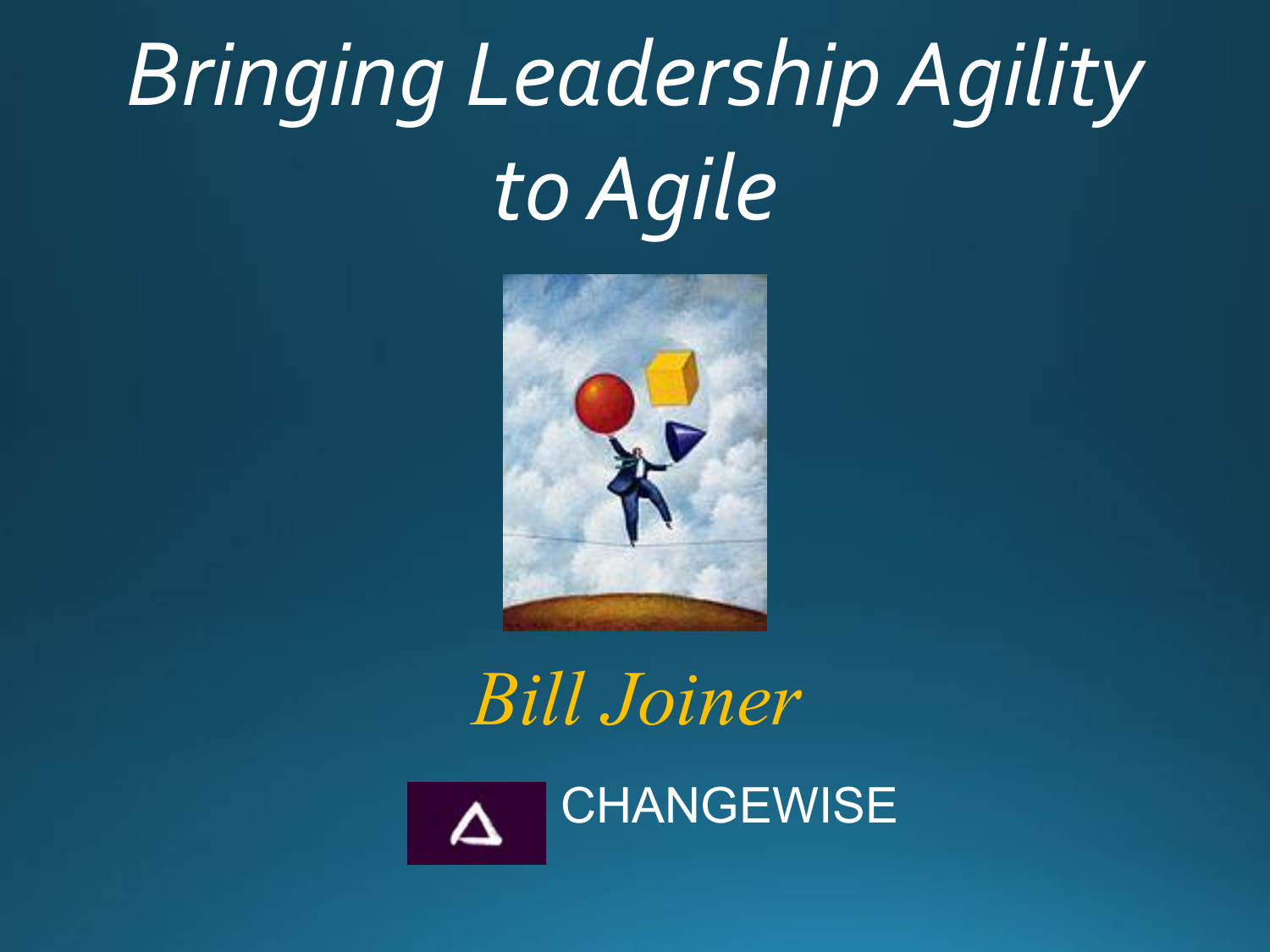## It's now a VUCA World



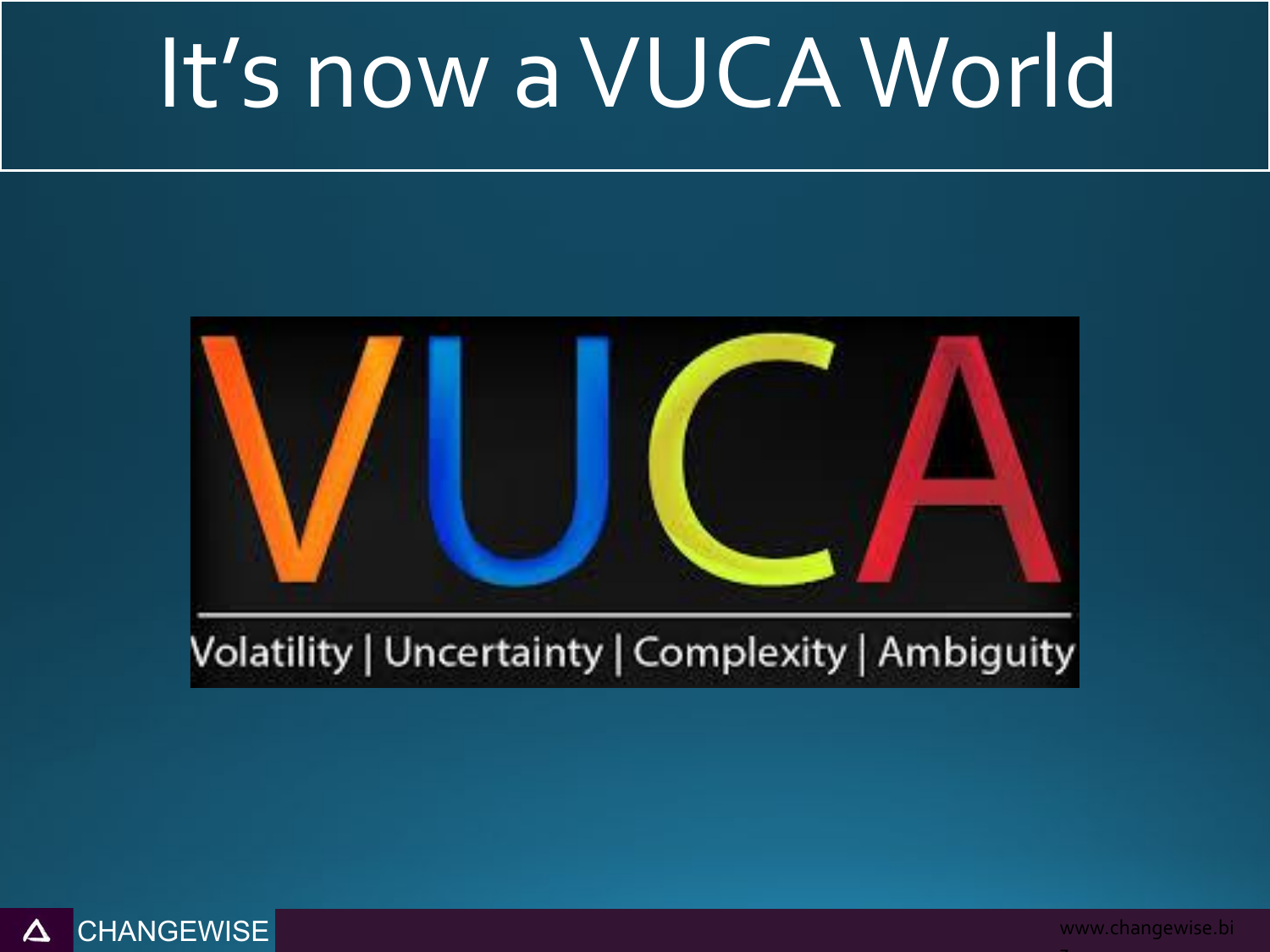## Need for Agile Leadership



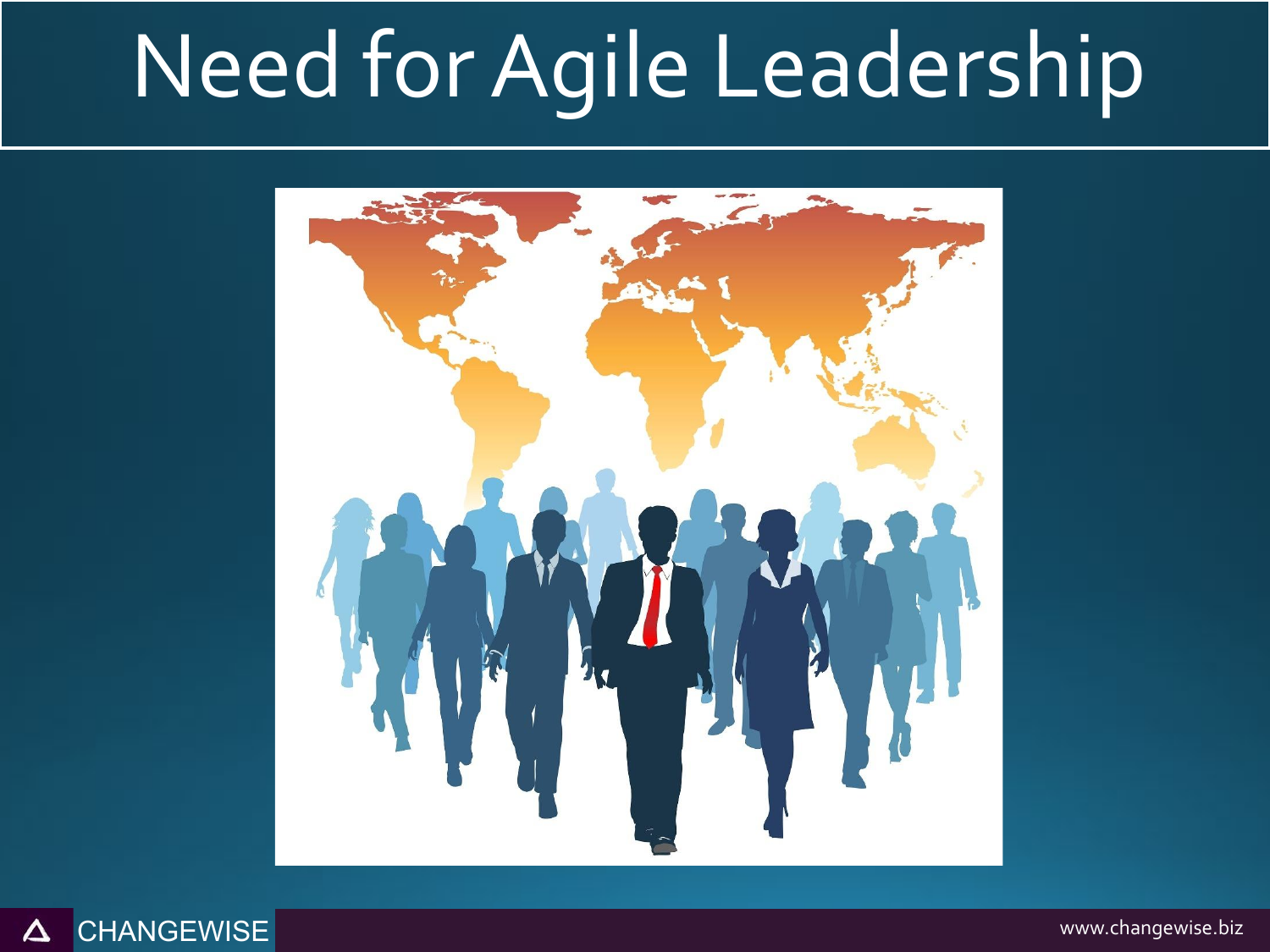#### **LEADERSHIP AGILITY**

FIVE

LEVELS

OF MASTERY

FOR ANTICIPATING

AND INITIATING CHANGE

**BILL JOINER & STEPHEN JOSEPHS**  • Think?

• Act?

• Develop?

**CHANGEWISE** ■ 2013 CHANGEWISE ■ 2013 CHANGEWISE, Inc. – All Rights Reserved www.changewise.biz  $\Delta$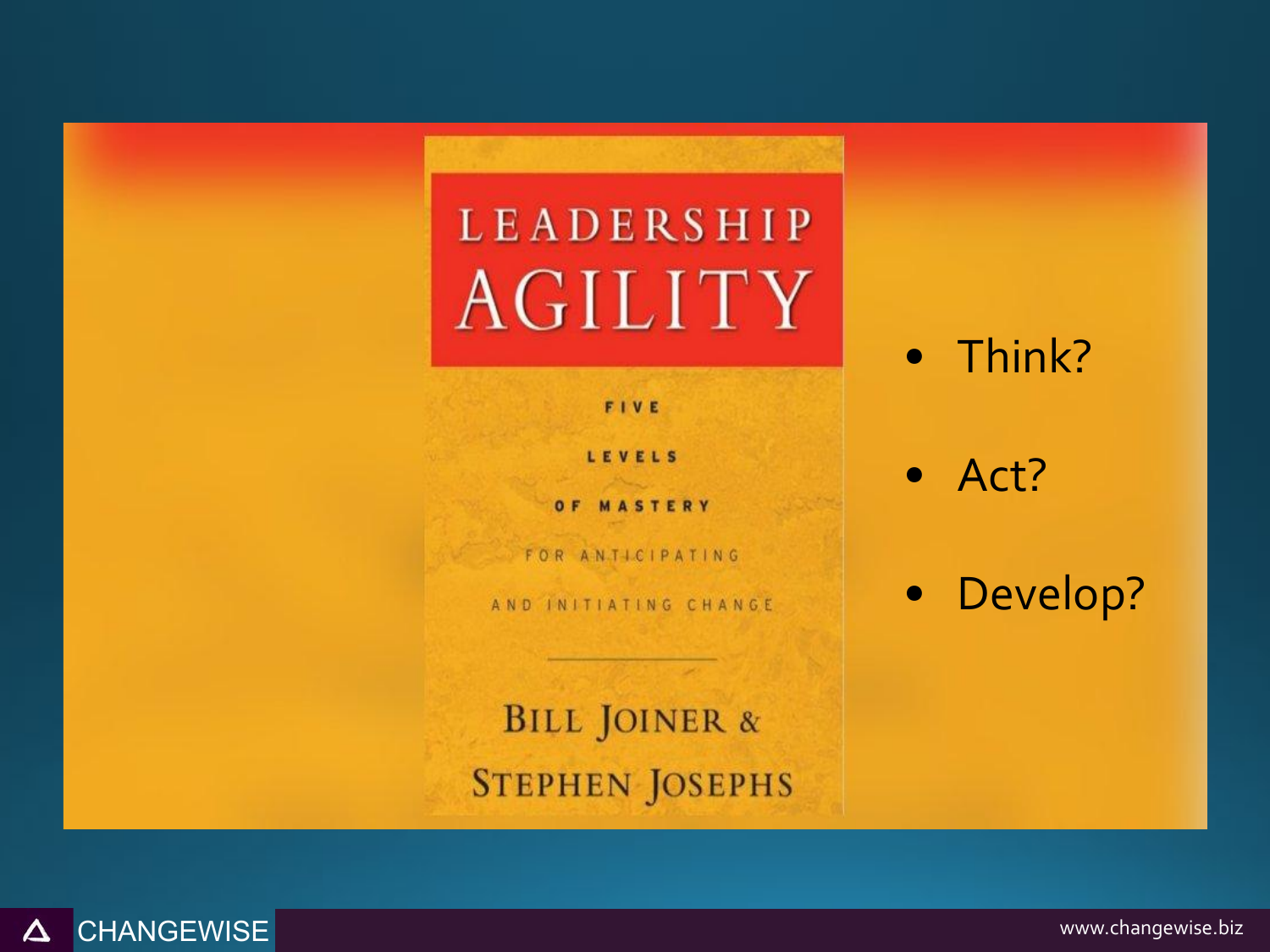### Overview

- Business payoff of leadership agility
- Leadership agility the core practice
- 3 "levels" of leadership agility
- Steps you can take right away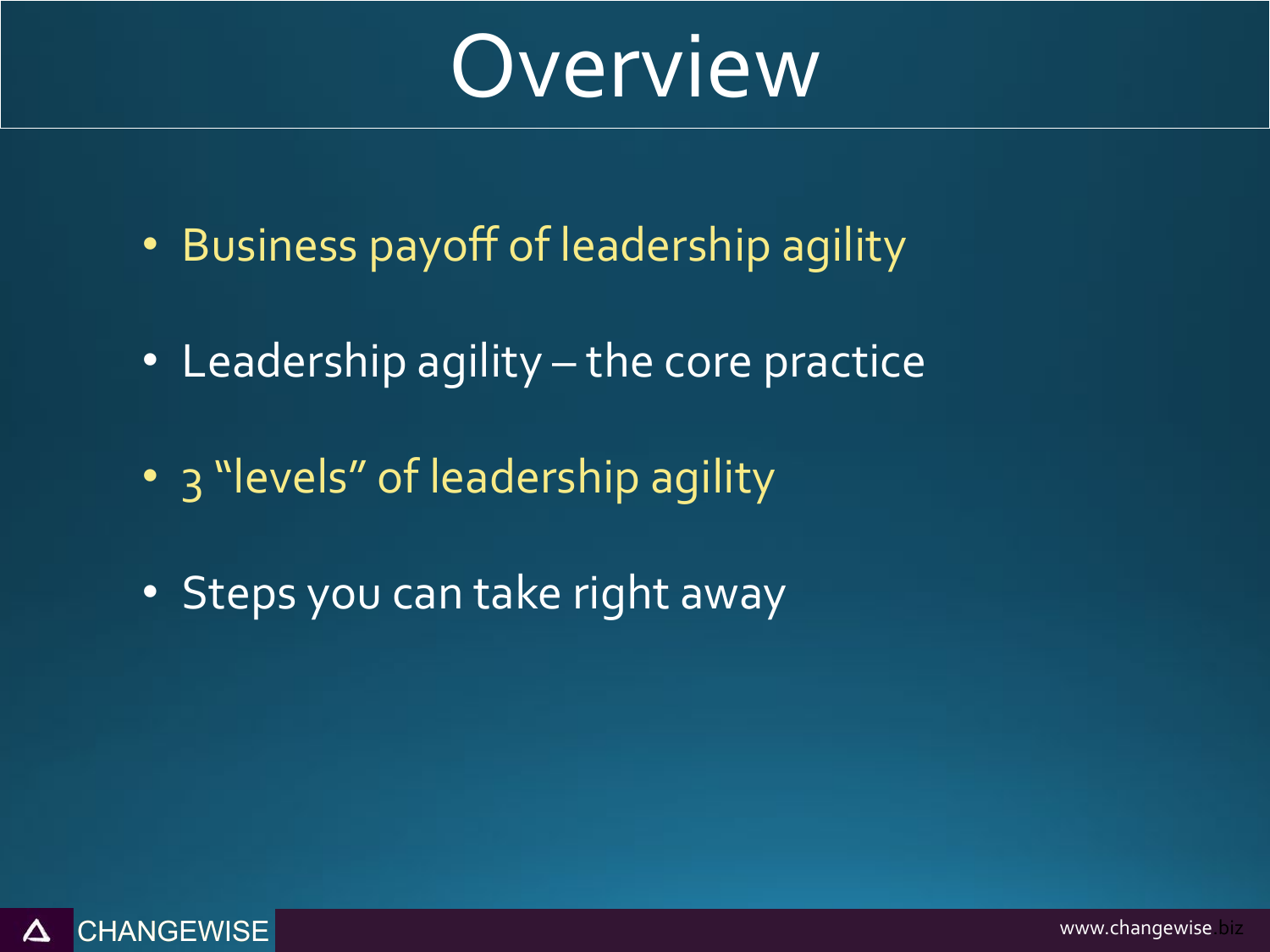## Why Leadership Agility? Accelerating Change

- **Technological**
- Economic
- Social
- Political
- Environmental
- Health
- Military

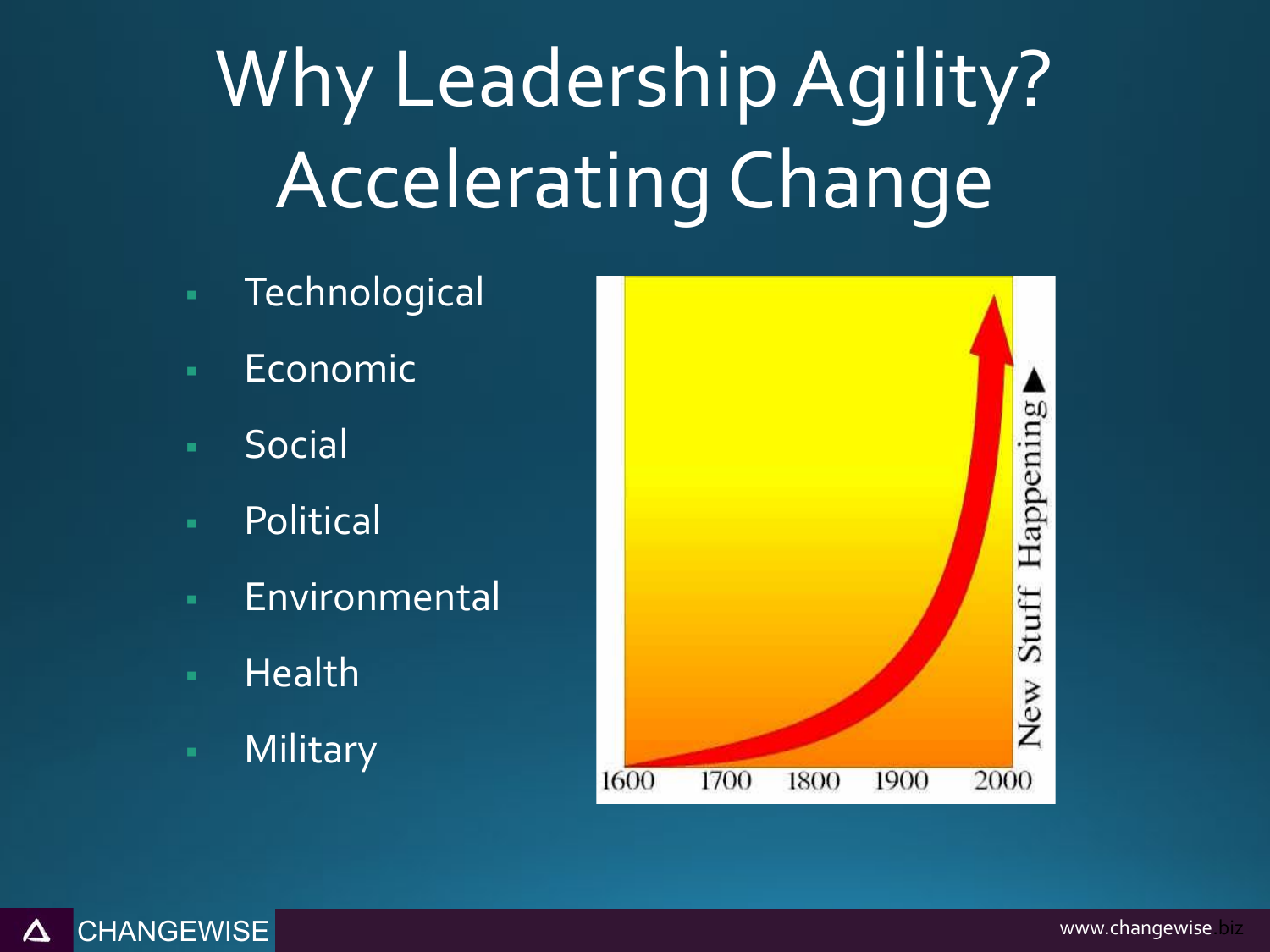## Why Leadership Agility? Growing Interconnection



**Global economy** 

- New communication technologies
- **Premium on customer & supplier** relationships

Increasing importance of business partnerships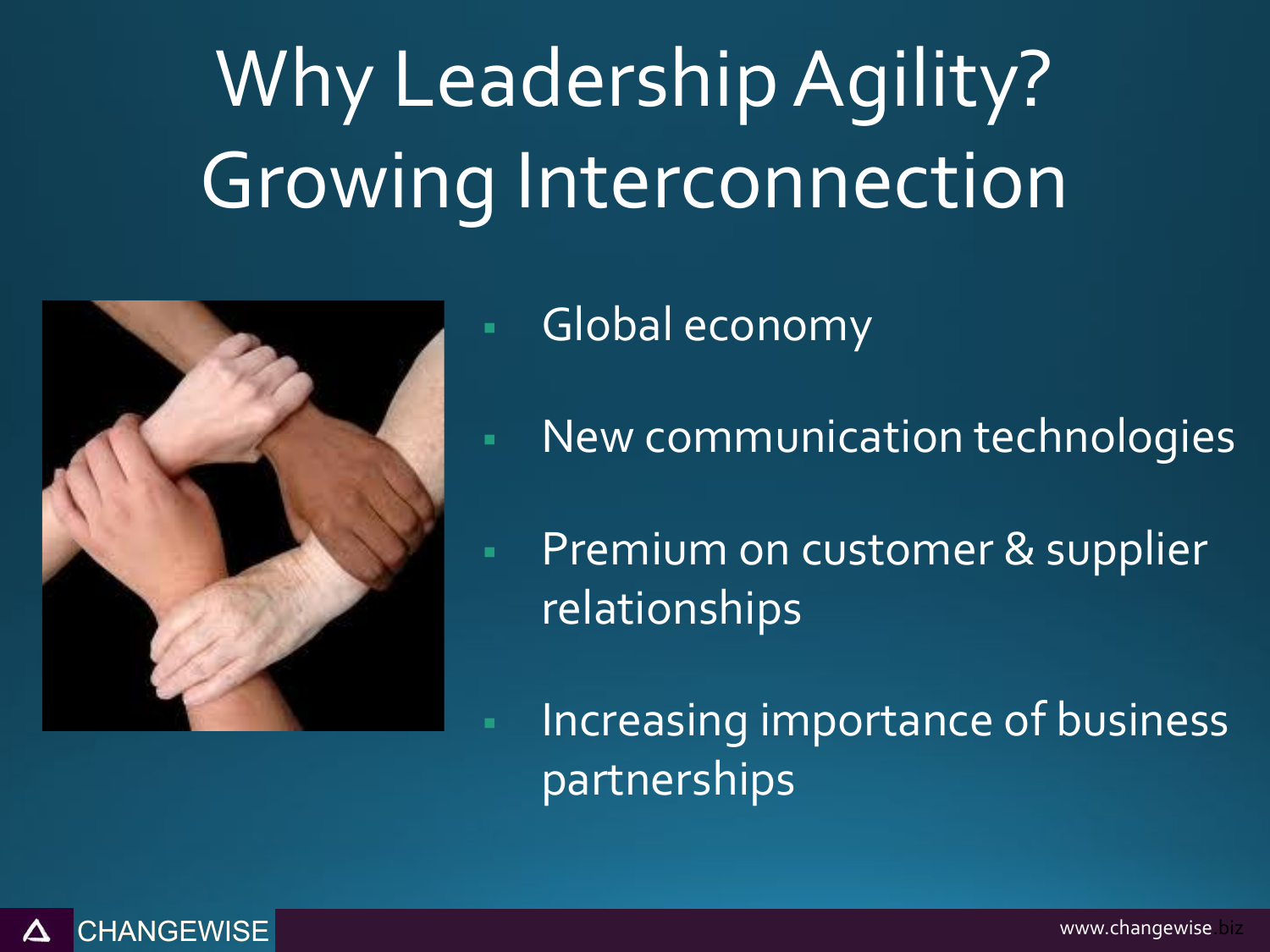## Today's New Era



**Degree of Interdependence/Complexity**



*Copyright © 2013 ChangeWise Inc.. – All Rights Reserved* www.changewise.bi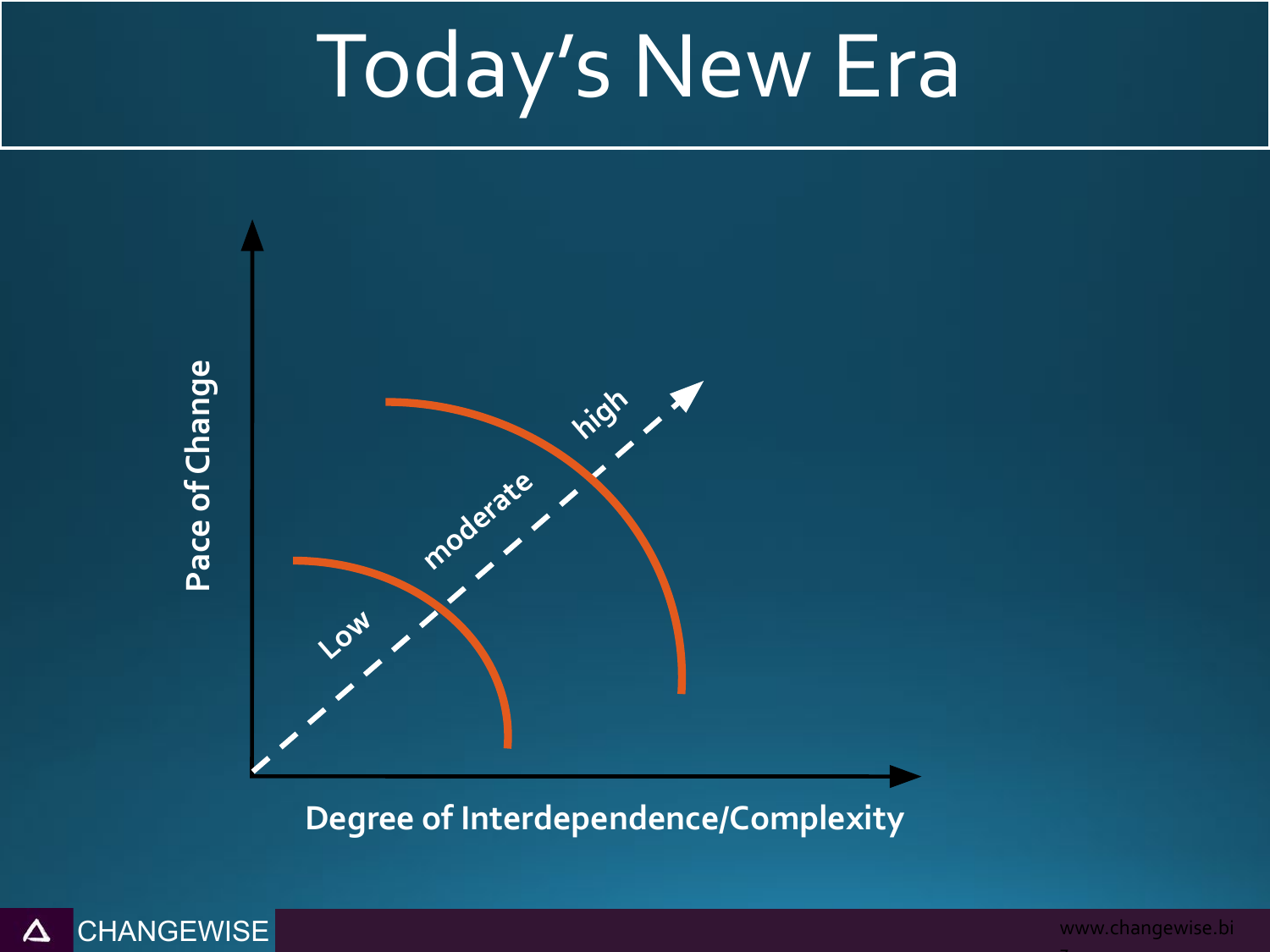## Agility & Business Performance

#### **Business Performance**

- Revenue growth
- Market share
- Profitability
- Customer satisfaction

#### **Organizational Agility**

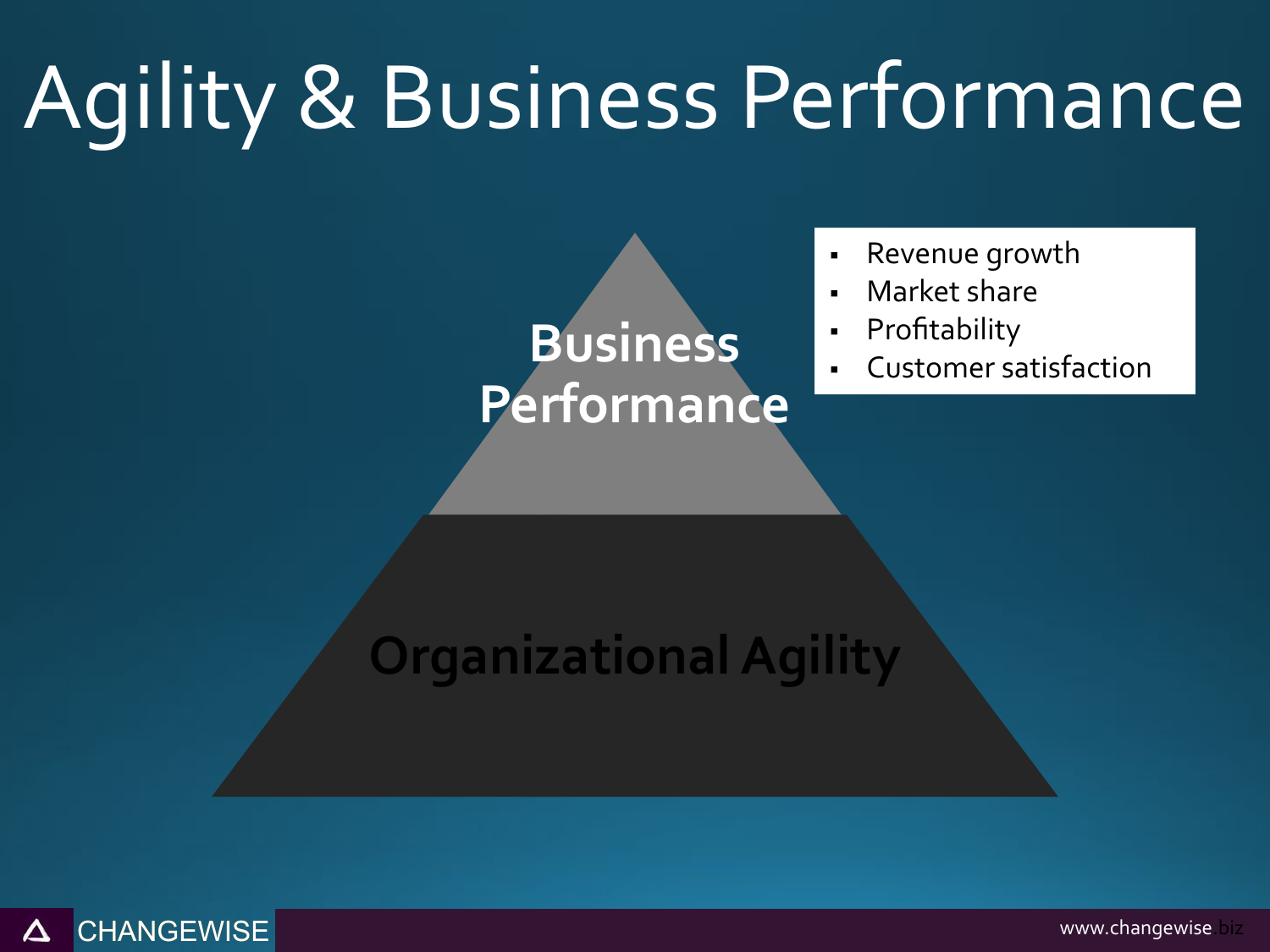### Organizational Agility

#### Agile **Structure** & Methods

Agile Leadership & Culture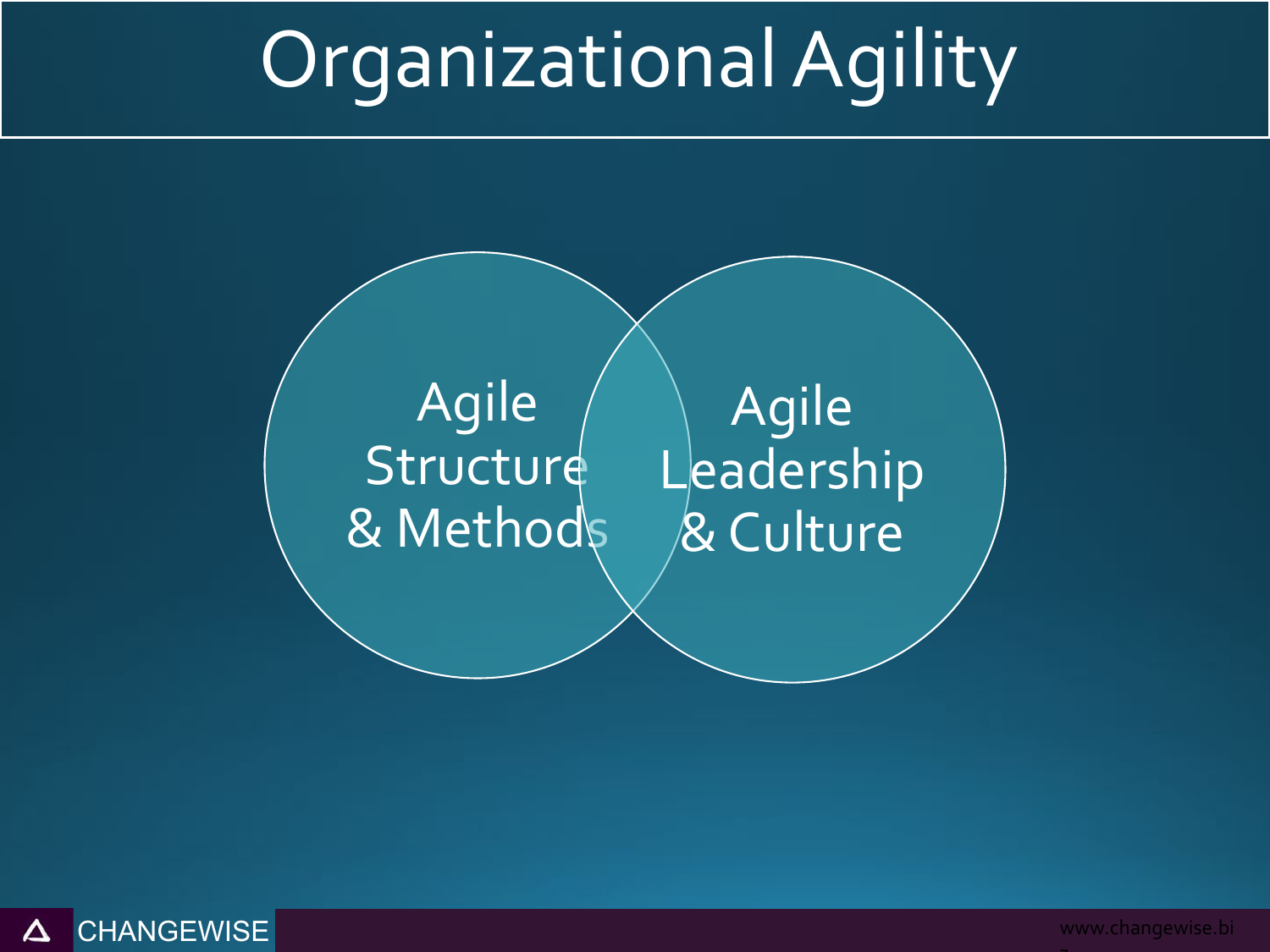## The Role of Leadership Agility

#### **Business Performance**

- Revenue growth
- Market share
- Profitability
- Customer satisfaction

**Organizational Agility**

#### **Leadership Agility**

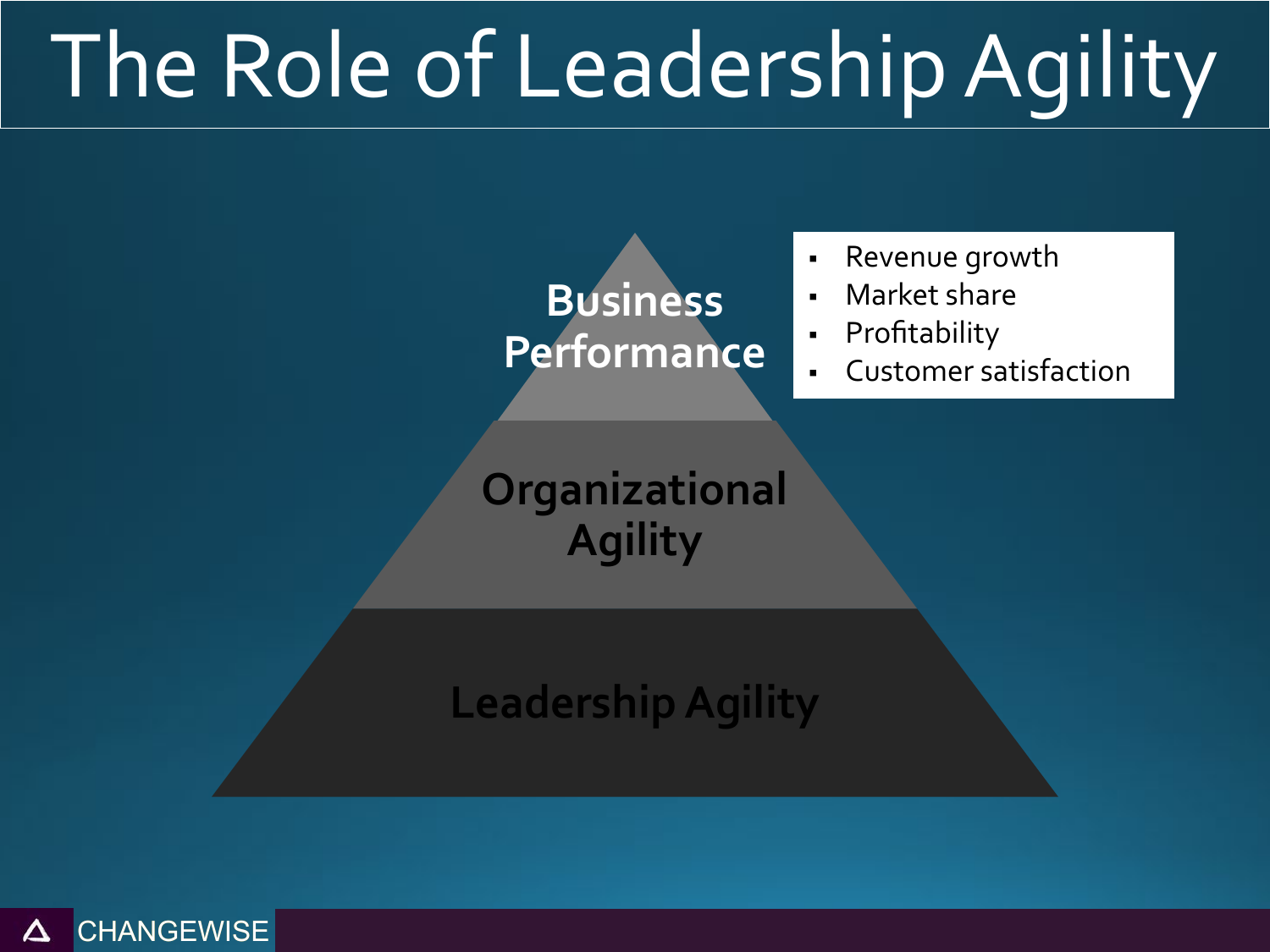#### Core Practice of Leadership Agility: Reflective Action

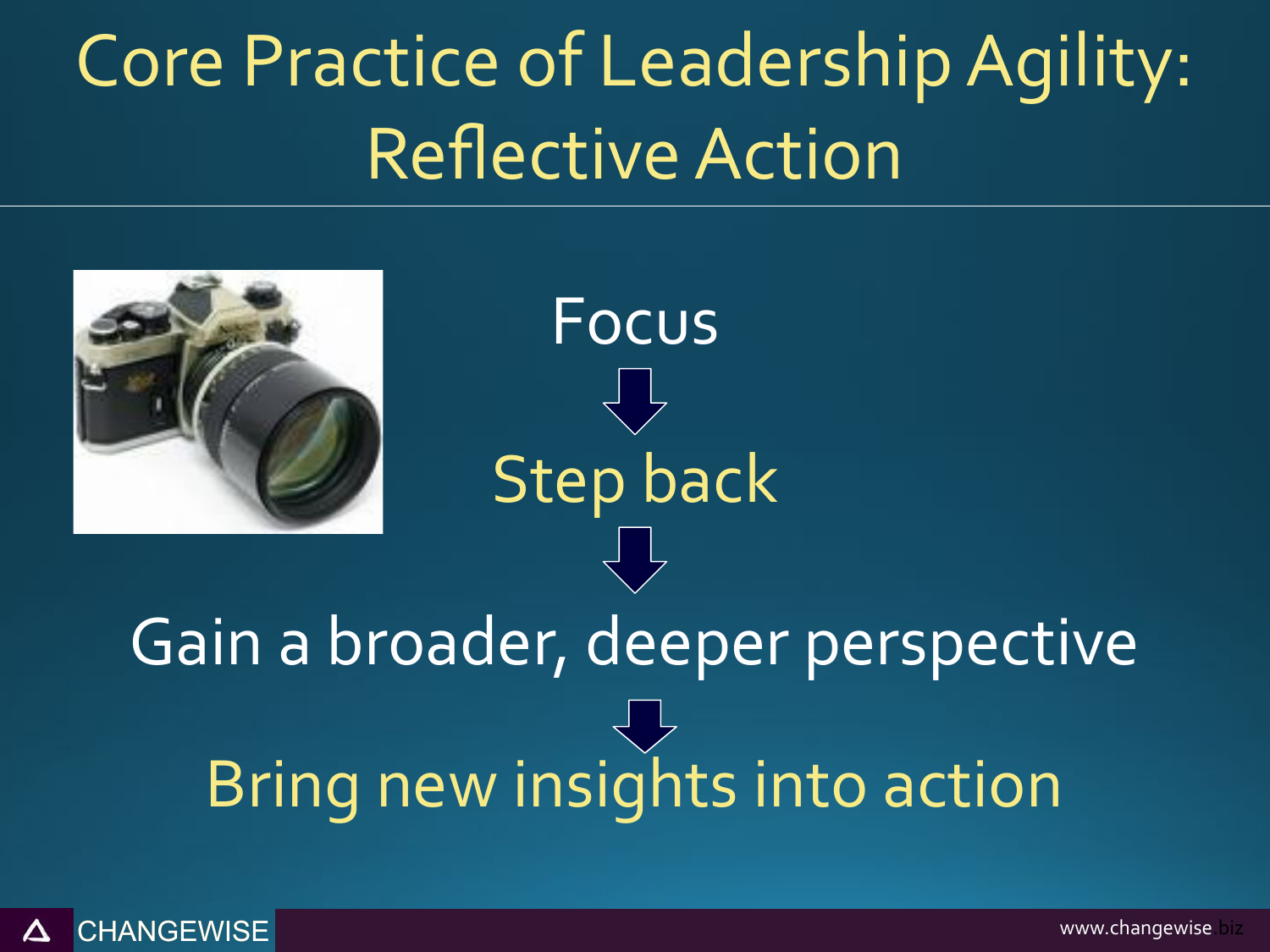## Leadership Agility Levels



**Degree of Interdepedence/Complexity**

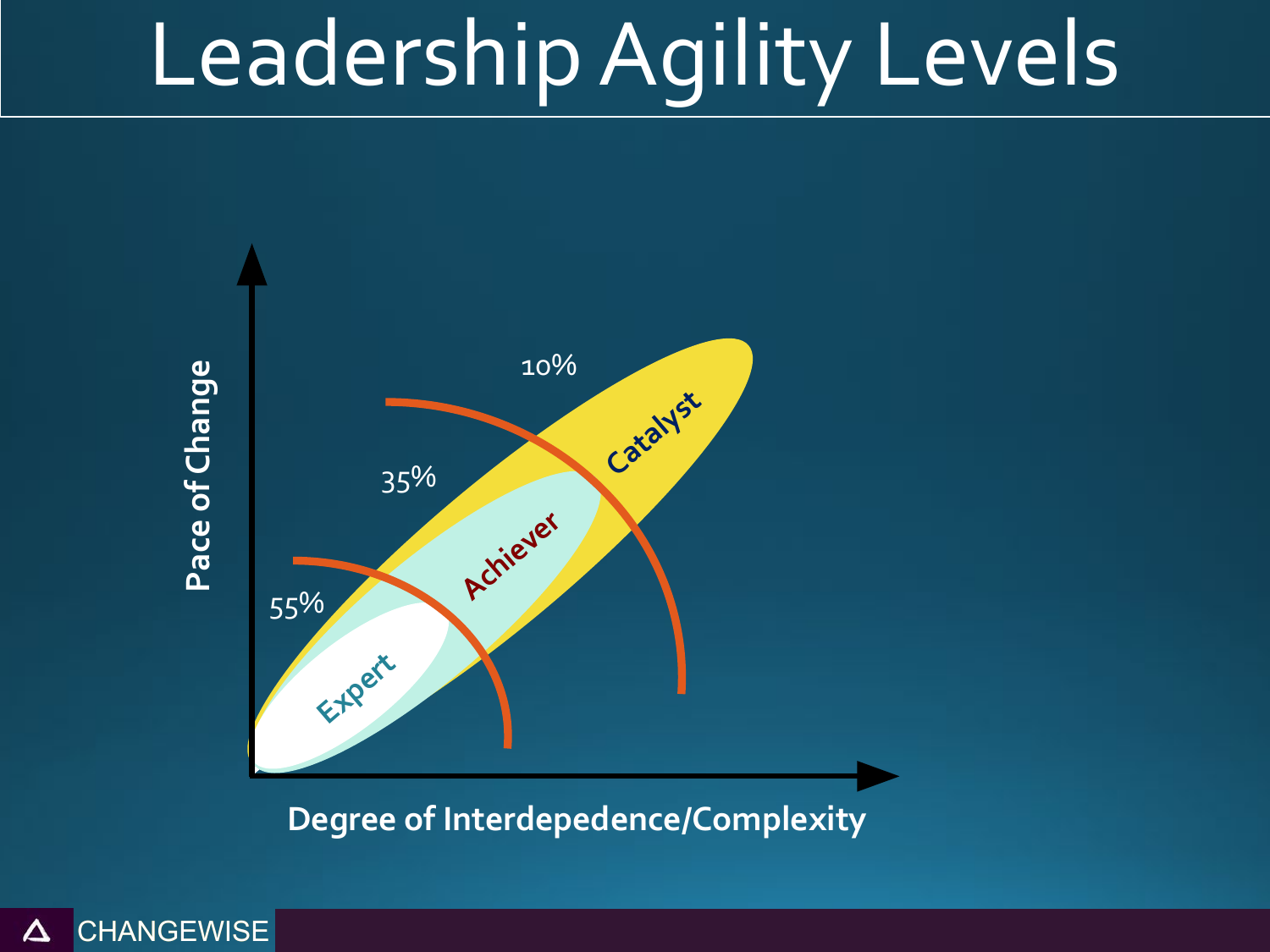## "Vertical" Development

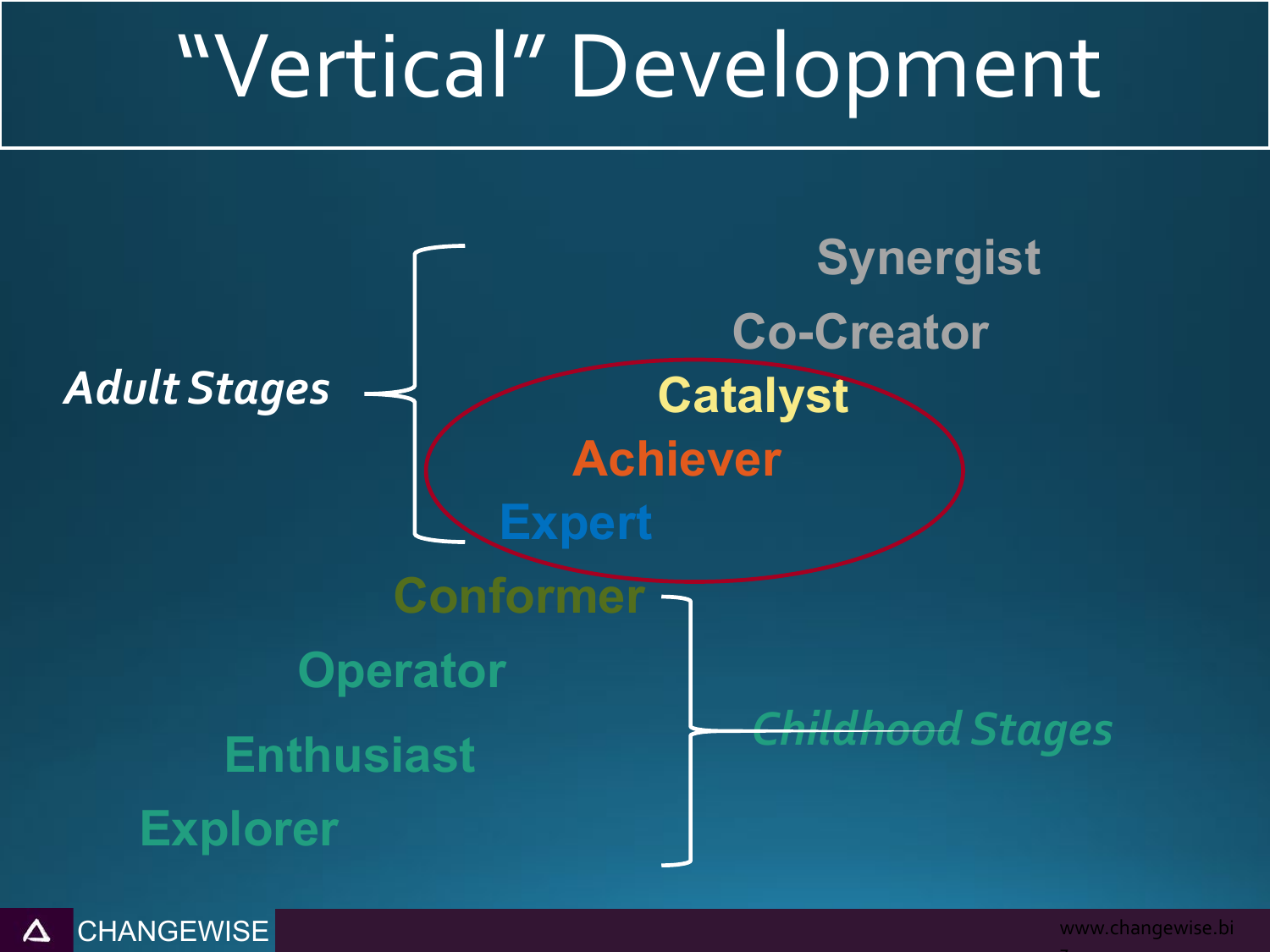## Stages vs. Types



CHANGEWISE *Copyright © 2013 ChangeWise, Inc. – All Rights Reserved* www.changewise.bi  $\Delta$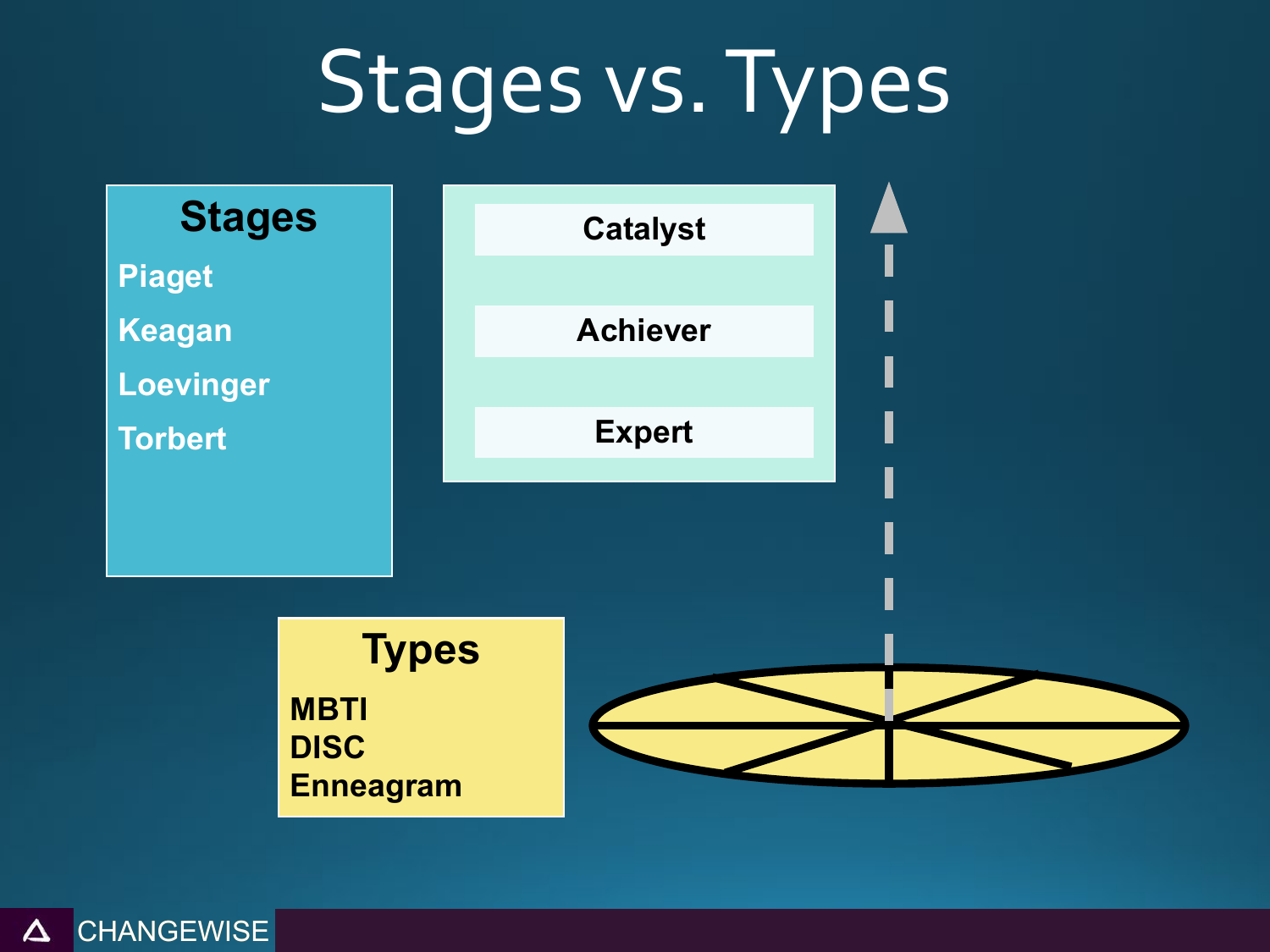### "Horizontal" and "Vertical" Leadership Development



**Vertical** – Growing into a new stage of personal development

**Horizontal** – learning new competencies consistent with one's current or next stage of personal development

Almost all 360s focus on horizontal development only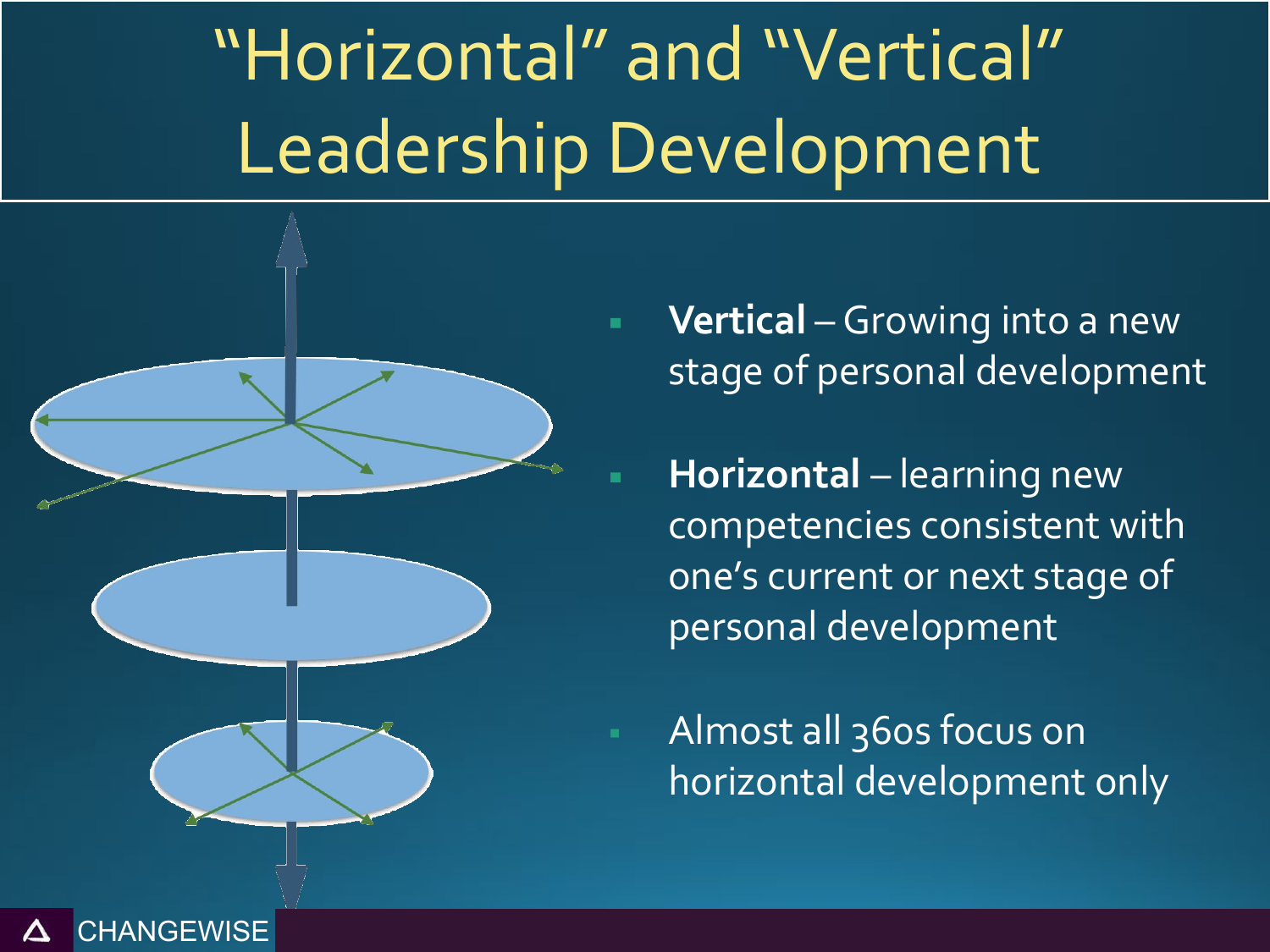# **Leadership Agility Levels**



**Degree of Interdepedence/Complexity**



*Copyright © 2013 ChangeWise Inc.. – All Rights Reserved* www.changewise.bi www.changewise.biz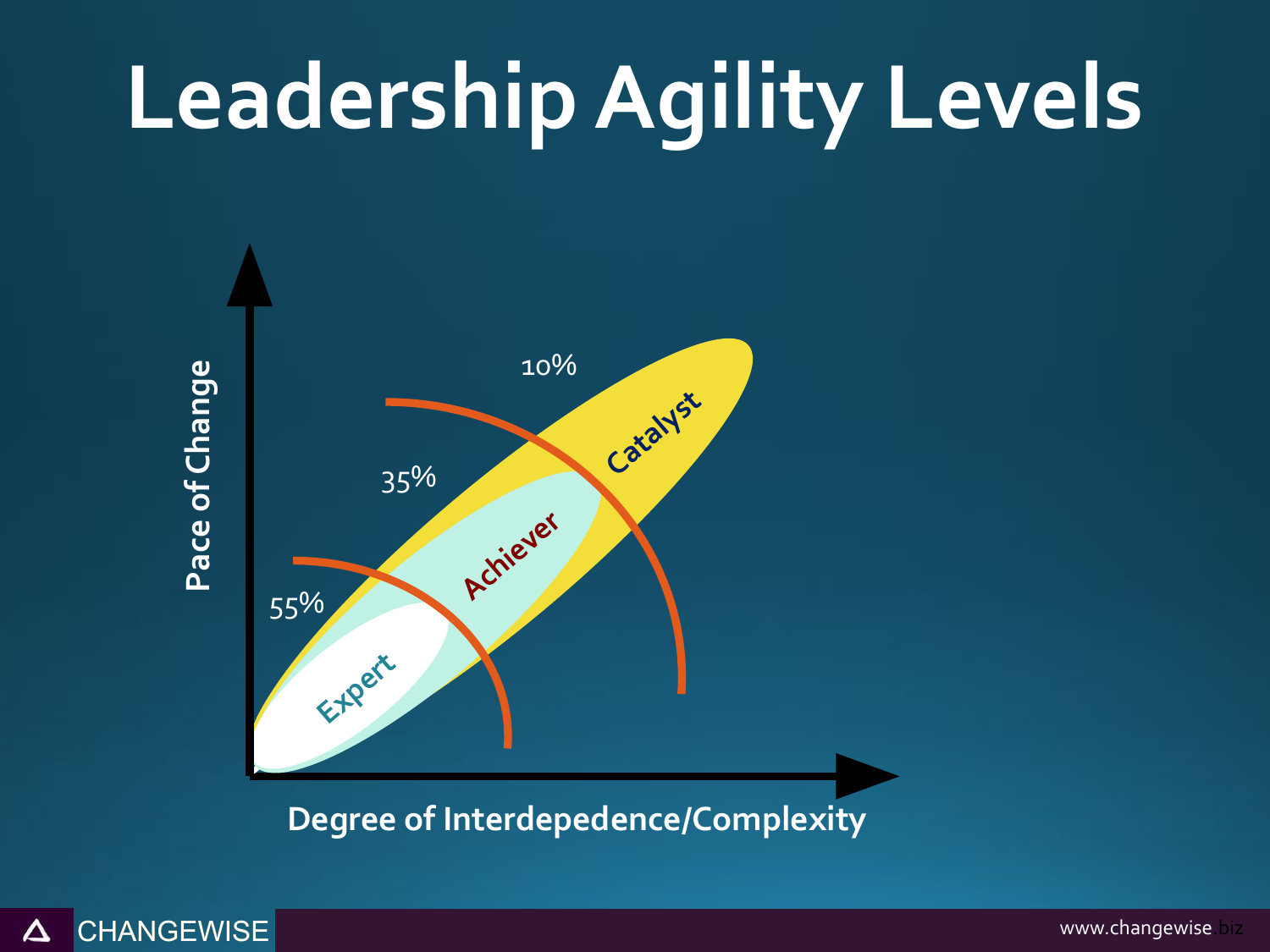

**Assumption:** Leaders are respected and followed due to authority and expertise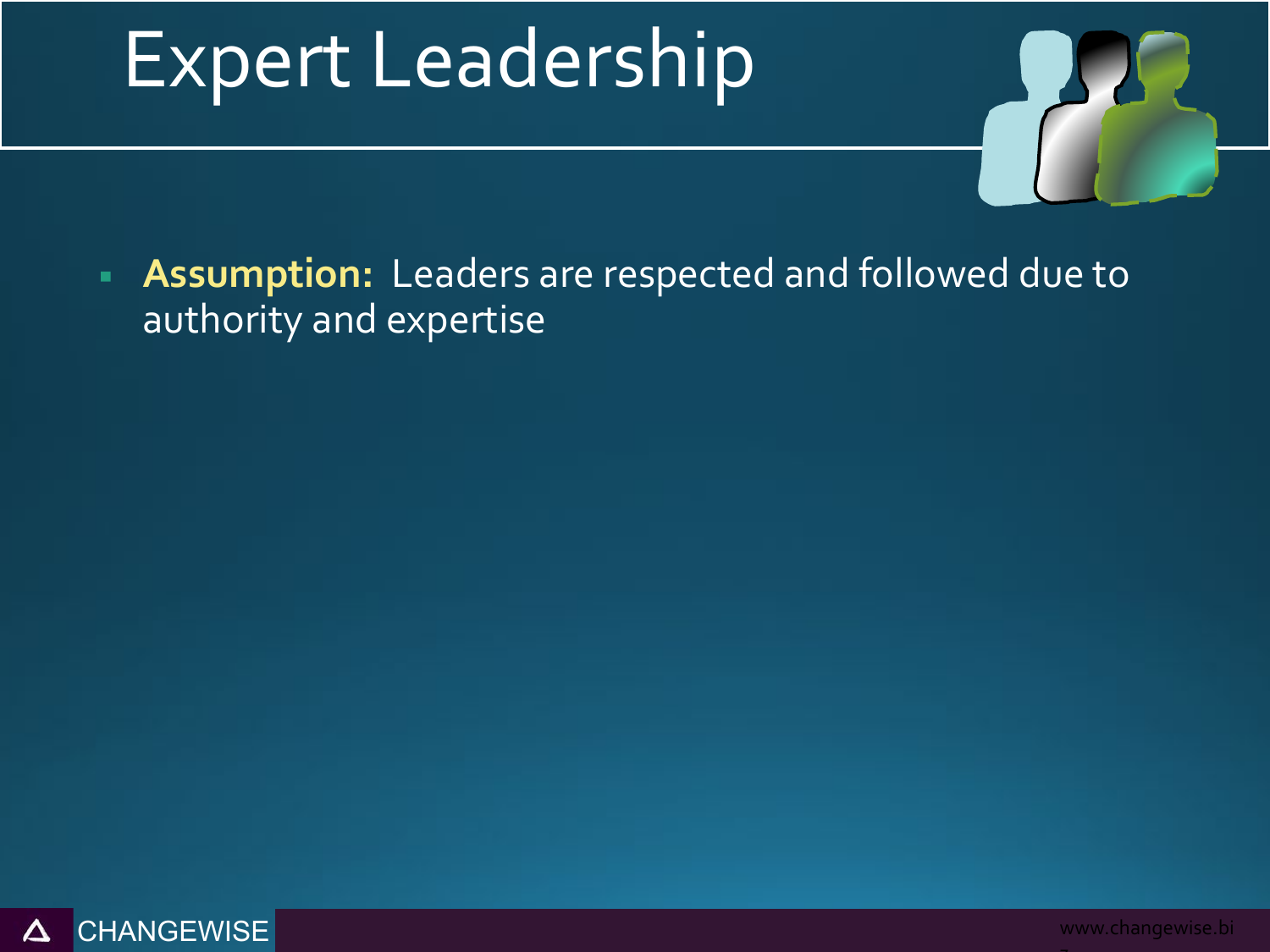

- **EXTERGHEDRIFF Assumption:** Leaders are respected and followed due to authority and expertise
- **EXP Organizational change:** Tactical focus on incremental improvements within one's unit. Minimal stakeholder engagement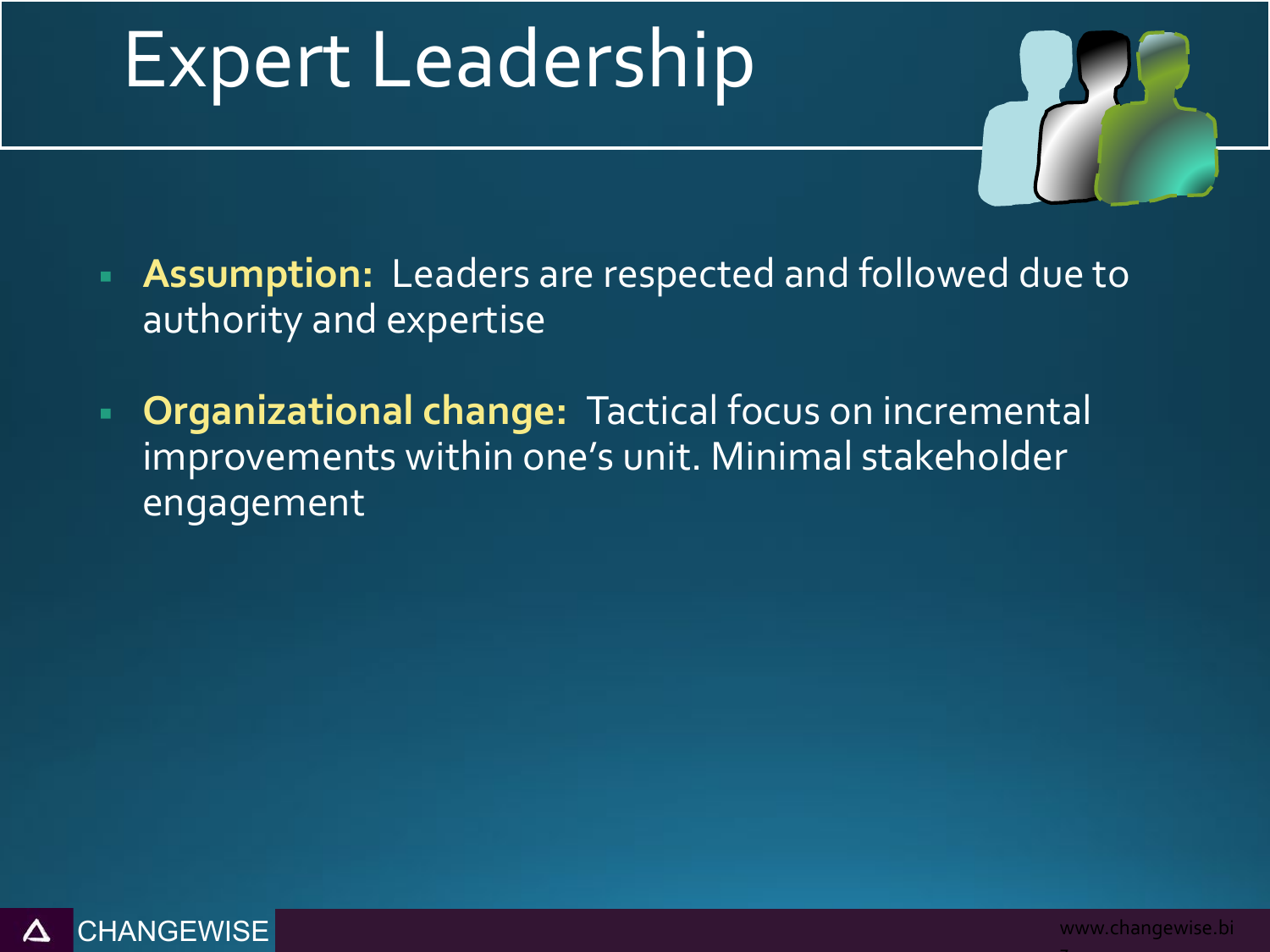

- **EXTER Assumption:** Leaders are respected and followed due to authority and expertise
- **EXP Organizational change:** Tactical focus on incremental improvements within one's unit. Minimal stakeholder engagement
- **Team leadership: One-on-one supervision vs.** management/leadership of direct reports as a system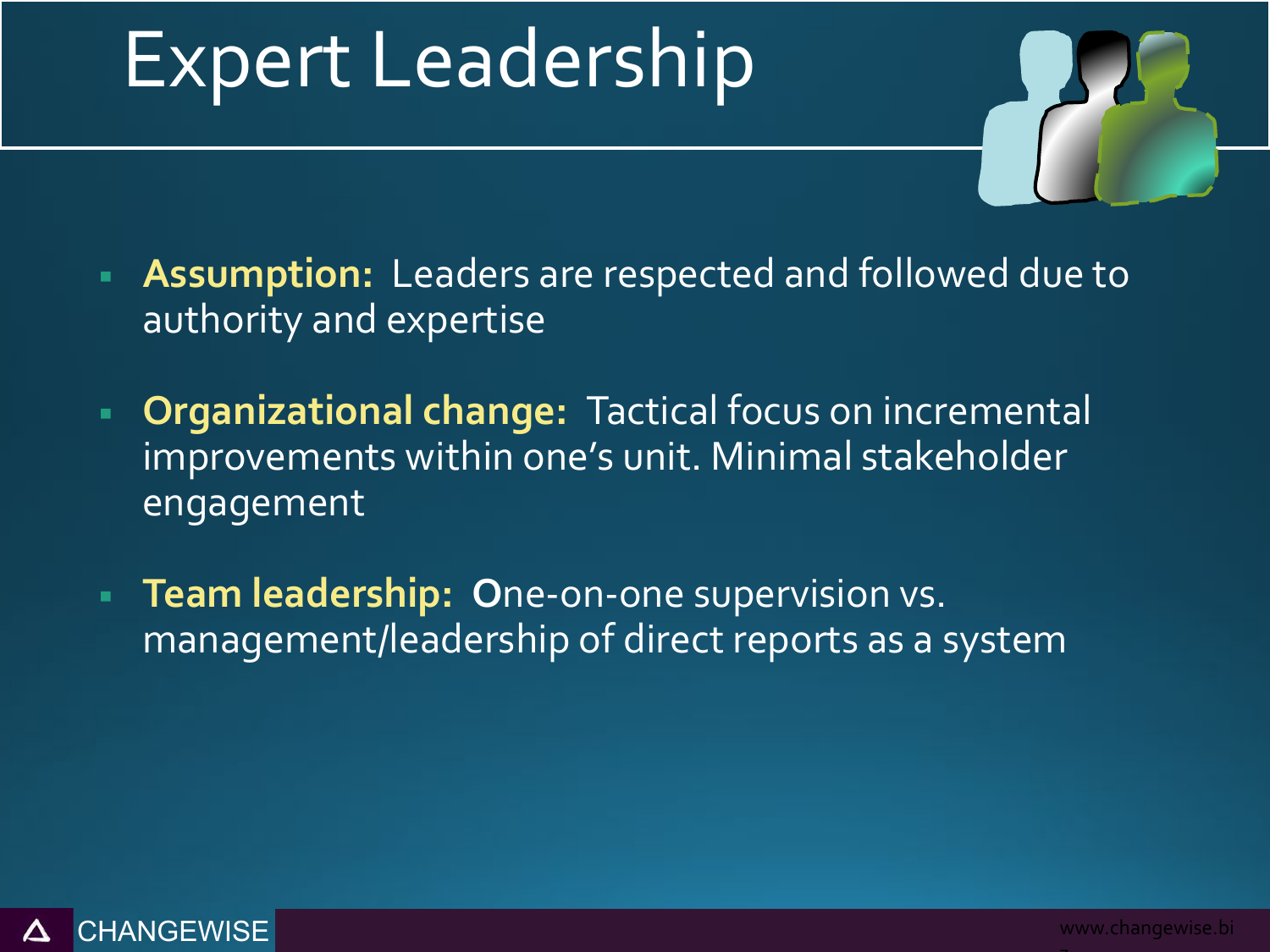

- **EXTERGHEDRIFF Assumption:** Leaders are respected and followed due to authority and expertise
- **Organizational change: Tactical focus on incremental** improvements within one's unit. Minimal stakeholder engagement
- **Team leadership: One-on-one supervision vs.** management/leadership of direct reports as a system
- **Pivotal conversations:** Low conflict tolerance: Assertive **or** accommodative – advocates **or** inquires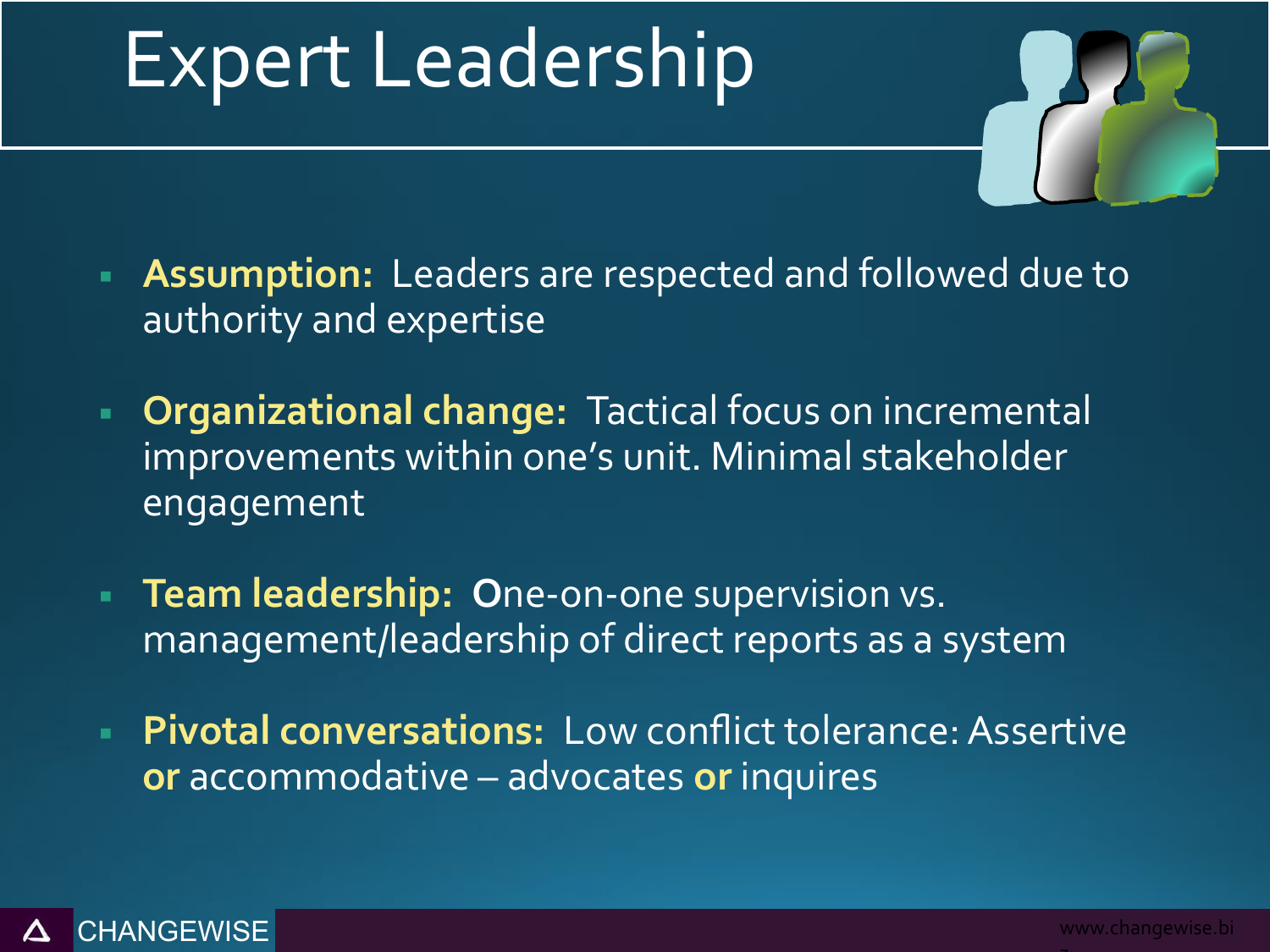

**Assumption:** Motivate by making it challenging and satisfying to contribute to larger objectives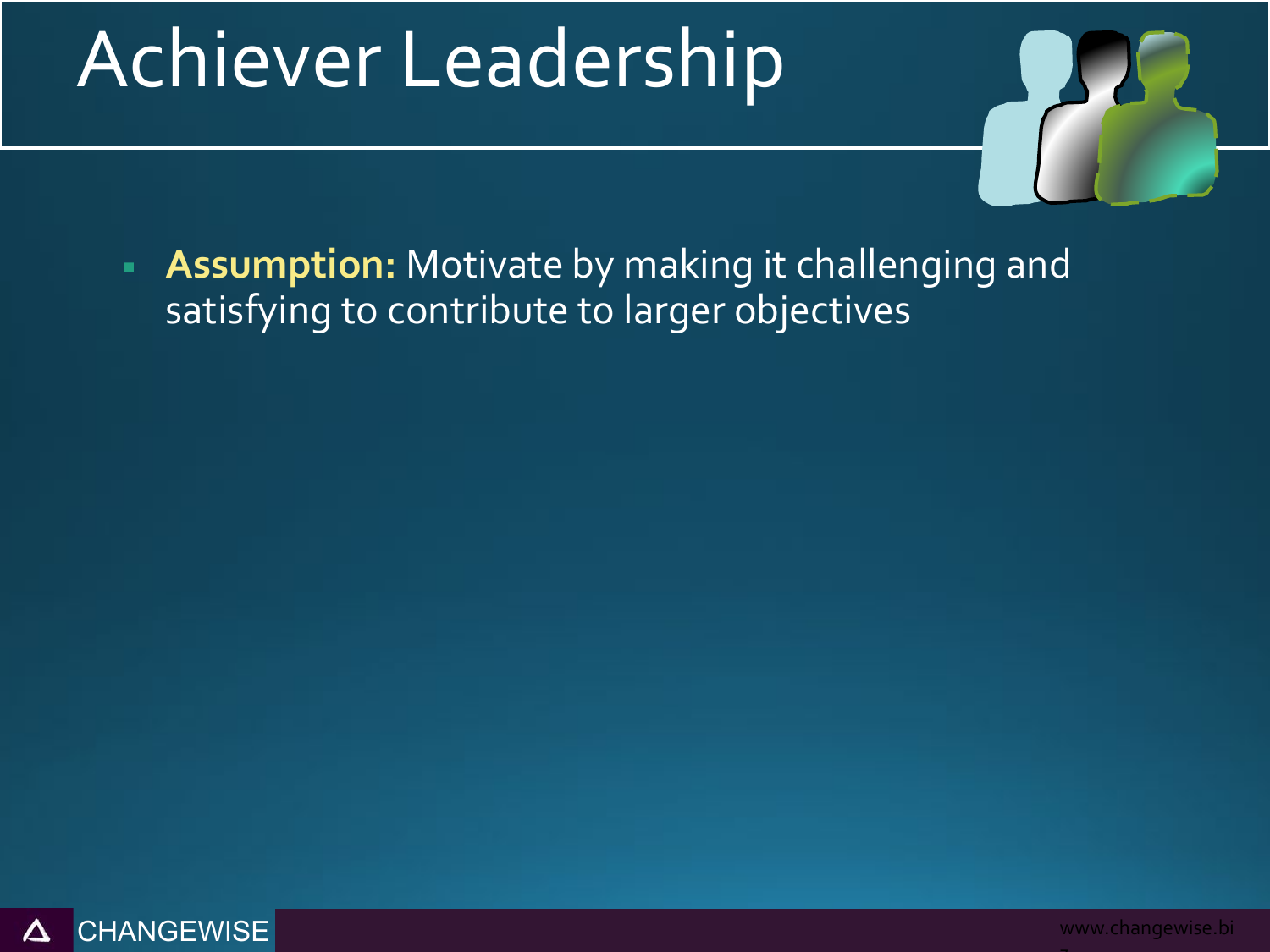

- **EXTER 15 Assumption:** Motivate by making it challenging and satisfying to contribute to larger objectives
- **Leading change: Strategic outcome focus. Makes** episodic changes addressing new environmental realities. Seeks stakeholder buy-in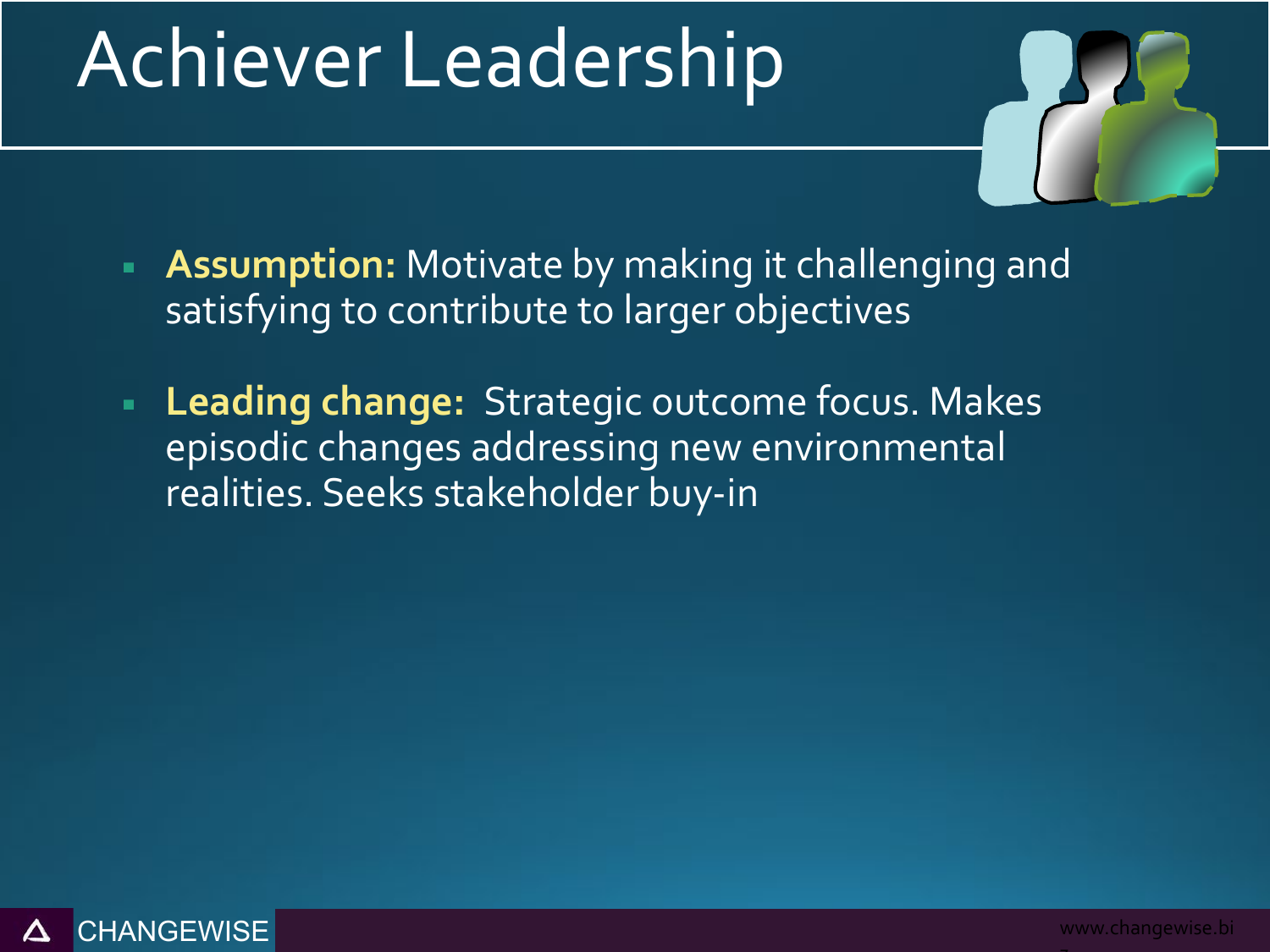

- **EXTERGHT Assumption:** Motivate by making it challenging and satisfying to contribute to larger objectives
- **Leading change: Strategic outcome focus. Makes** episodic changes addressing new environmental realities. Seeks stakeholder buy-in
- **Team leadership:** Orchestrates direct reports as a team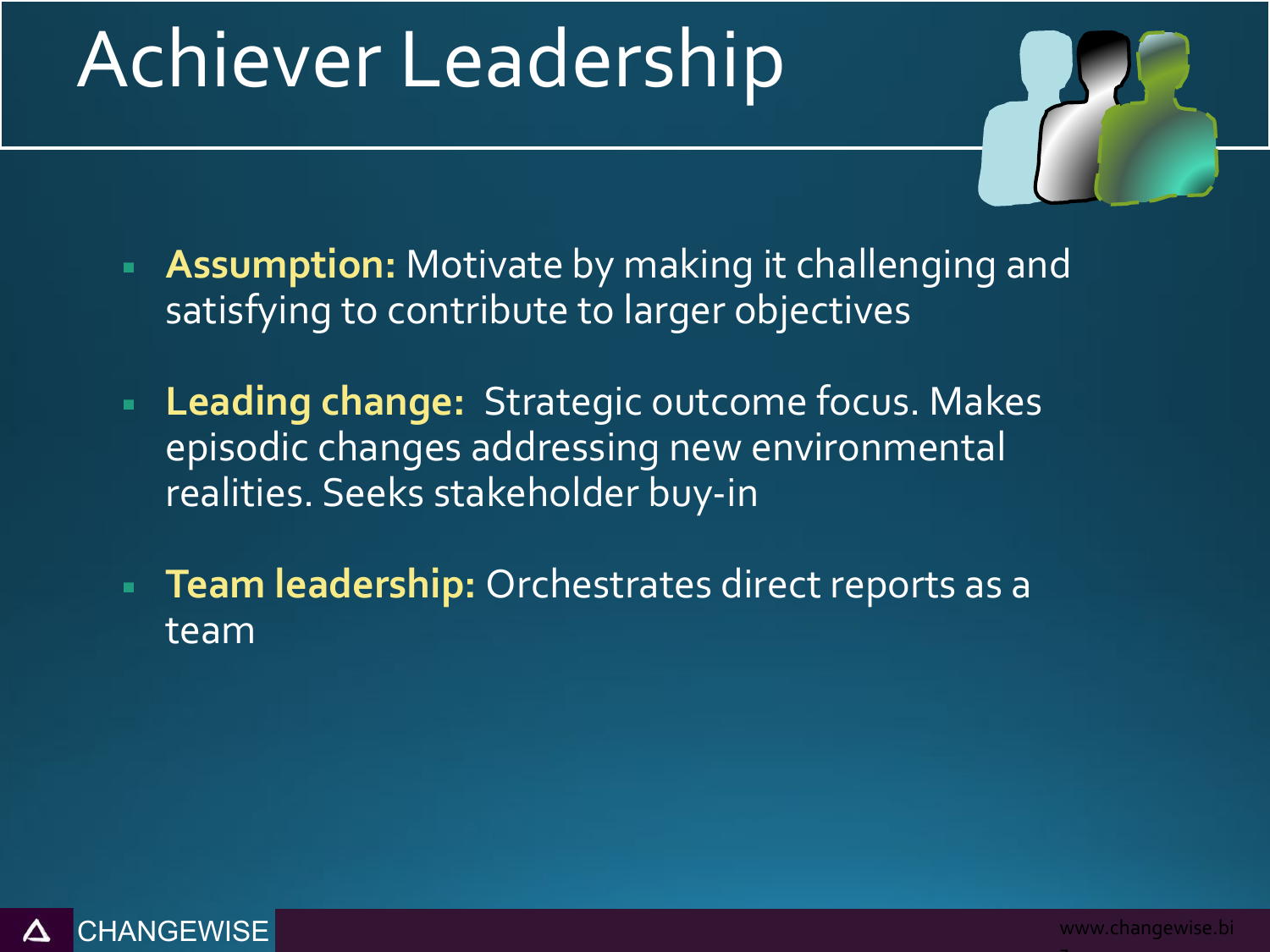

- **EXTER 15 Assumption:** Motivate by making it challenging and satisfying to contribute to larger objectives
- **Leading change: Strategic outcome focus. Makes** episodic changes addressing new environmental realities. Seeks stakeholder buy-in
- **Team leadership:** Orchestrates direct reports as a team
- **Pivotal conversations:** Moderate tolerance for conflict: Primarily assertive or accommodative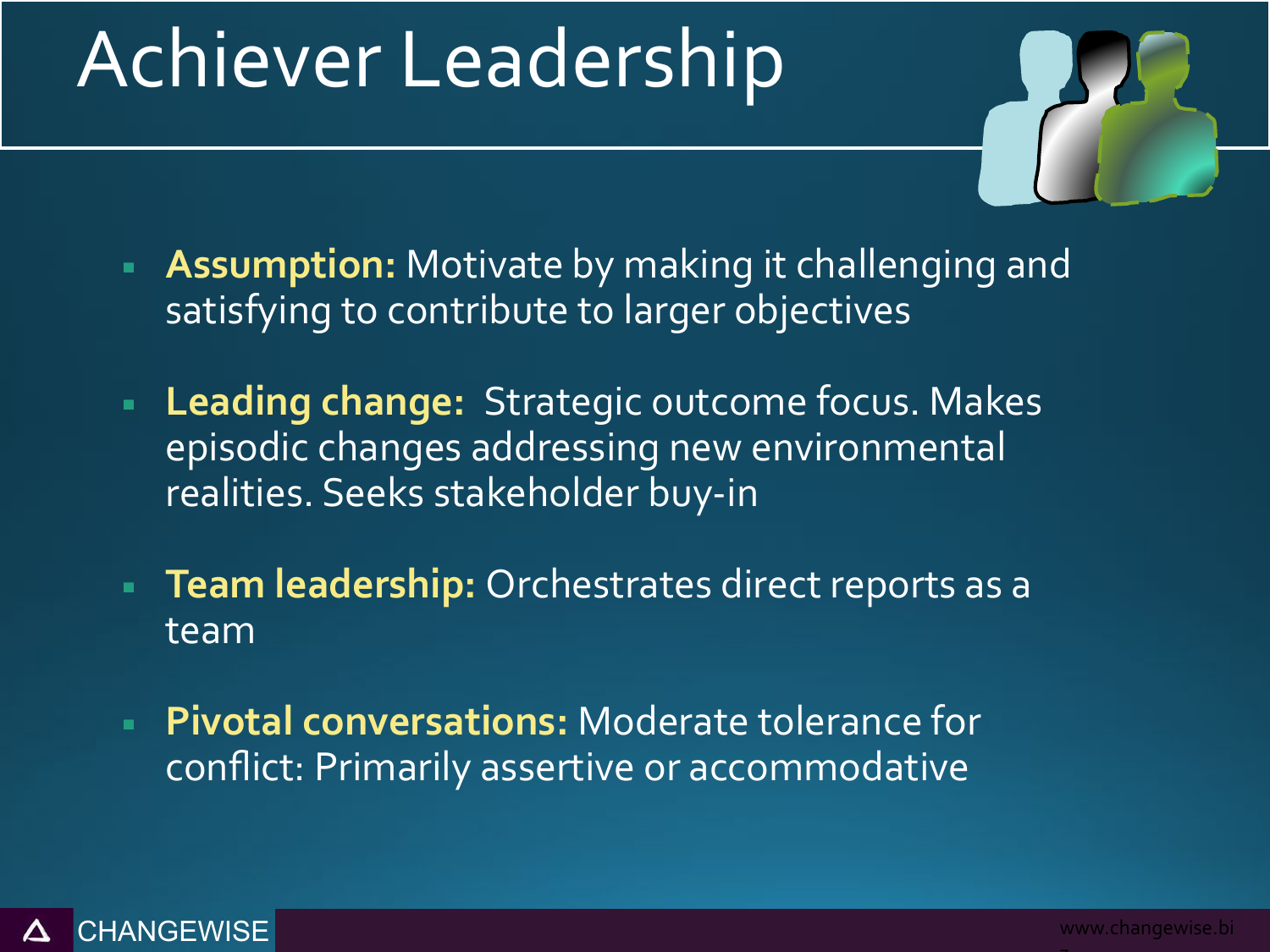

**Assumption:** Articulate an inspiring vision and empower & develop others to make it a reality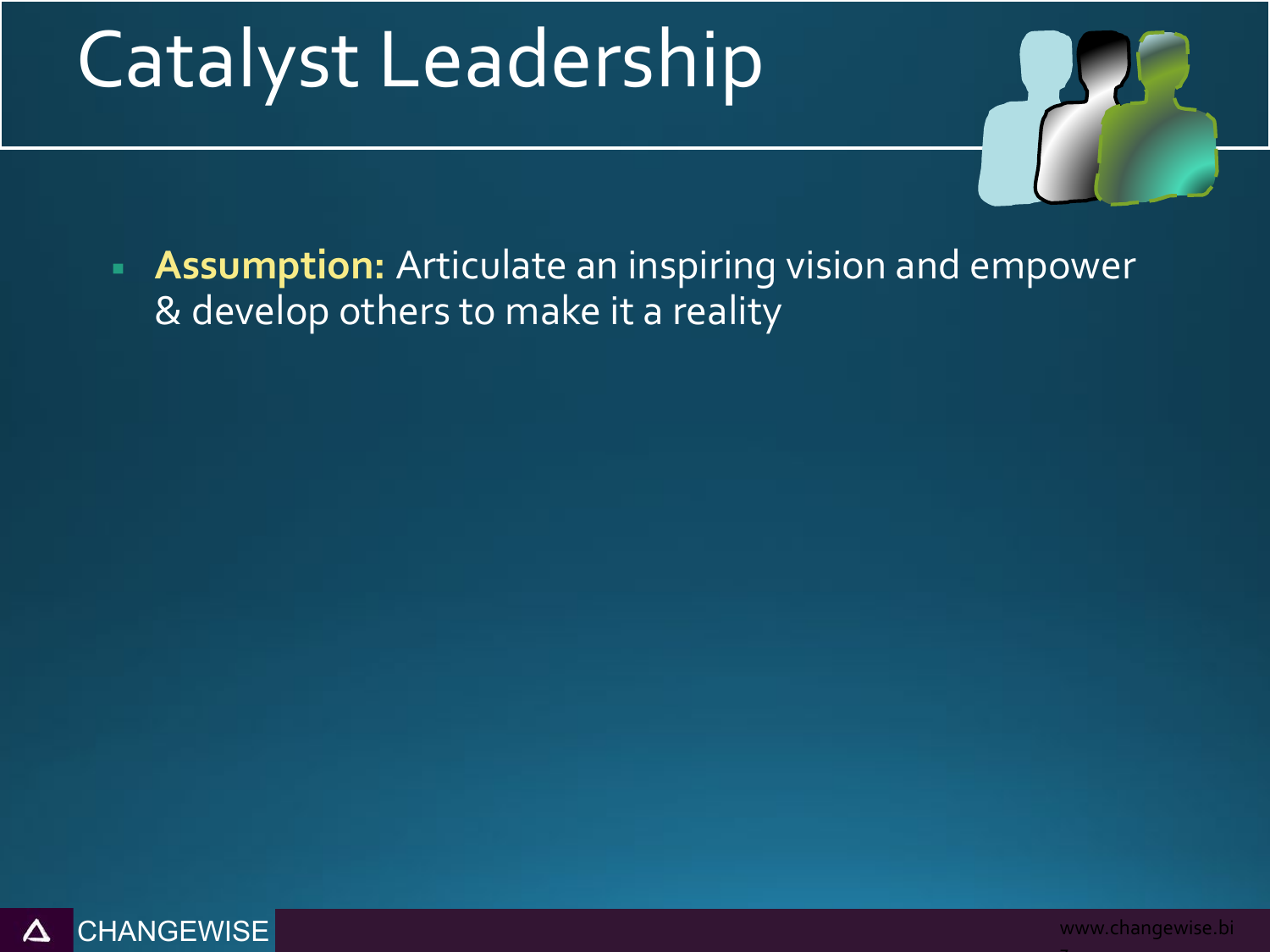

- **EXTER** Assumption: Articulate an inspiring vision and empower & develop others to make it a reality
- **Organizational change:** Aim through the target: Develop organizational capacity to meet any strategic challenge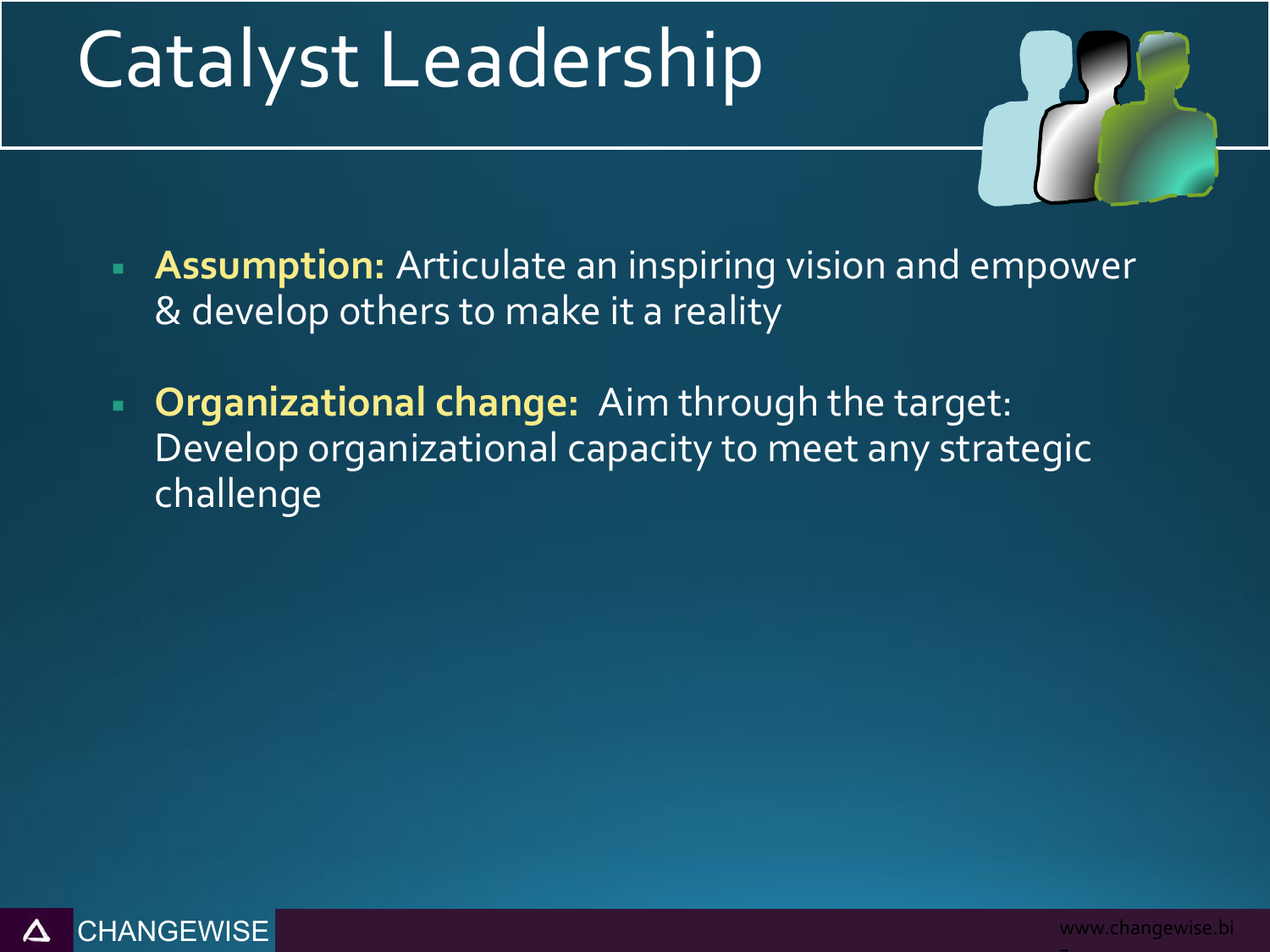

- **EXTER** Assumption: Articulate an inspiring vision and empower & develop others to make it a reality
- **Organizational change:** Aim through the target: Develop organizational capacity to meet any strategic challenge
- **Team leadership:** Creates a highly participative, empowered team that leads change together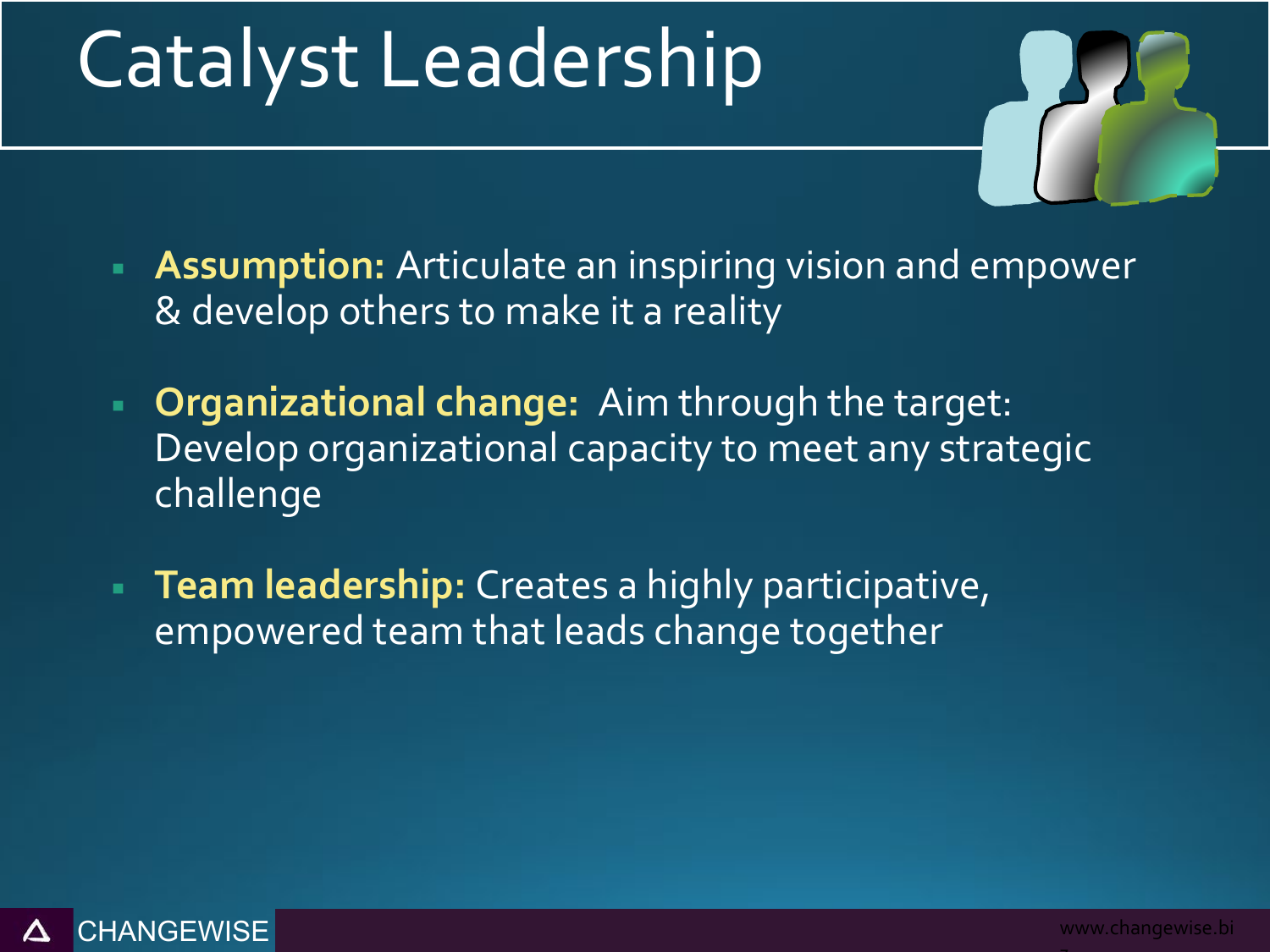

- **EXTER** Assumption: Articulate an inspiring vision and empower & develop others to make it a reality
- **Organizational change:** Aim through the target: Develop organizational capacity to meet any strategic challenge
- **Team leadership:** Creates a highly participative, empowered team that leads change together
- **Pivotal conversations:** Greater tolerance for conflict: Combines advocacy and inquiry as needed in specific situations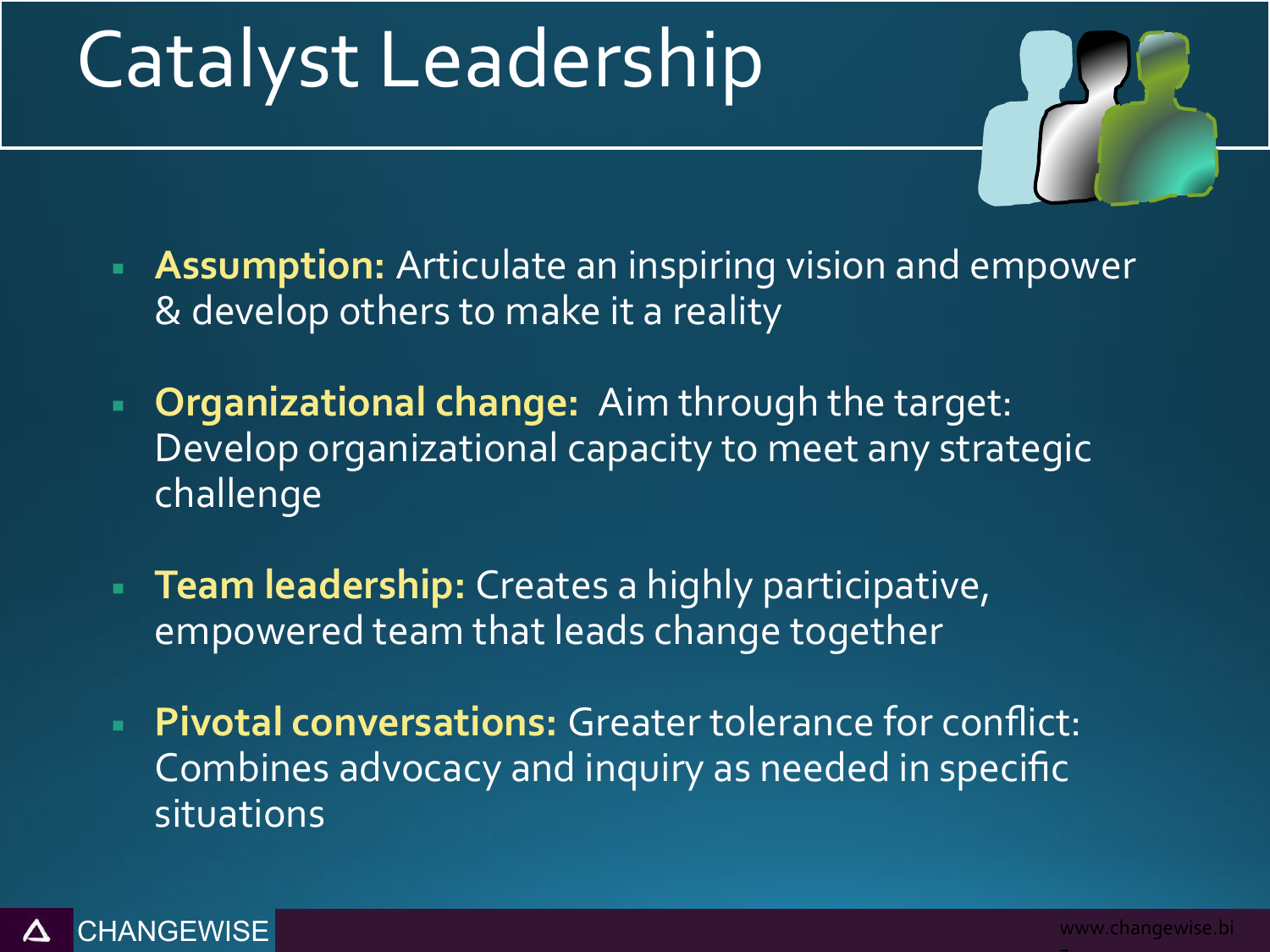# Leadership Agility Levels



• Vary daily around a "center of gravity"

• You can develop new levels

• You retain capacities developed at previous levels

•It's about expanding your repertoire!